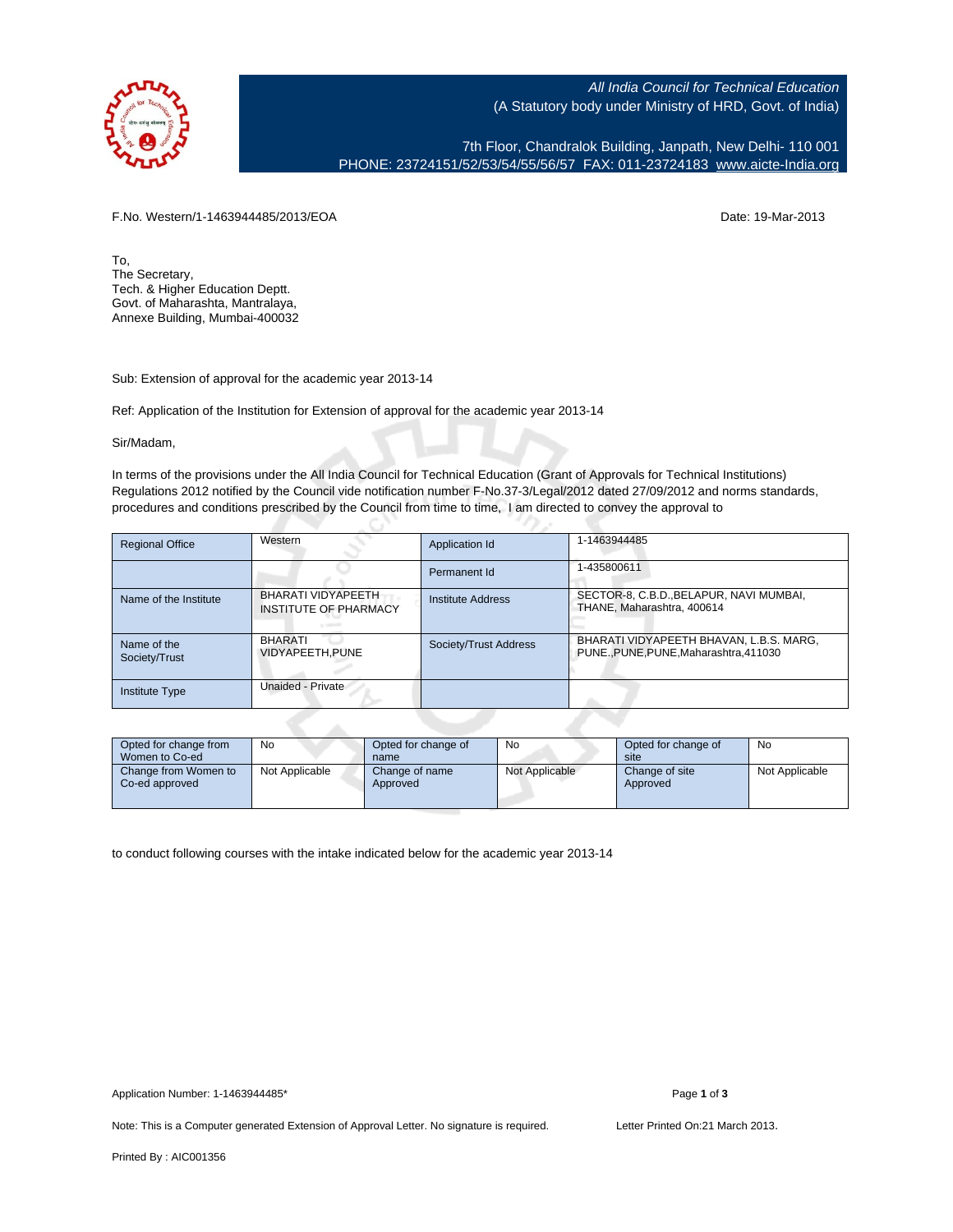

7th Floor, Chandralok Building, Janpath, New Delhi- 110 001 PHONE: 23724151/52/53/54/55/56/57 FAX: 011-23724183 [www.aicte-India.org](http://www.aicte-India.org)

| Application Id: 1-1463944485 |           |                | Course<br>Time |                            | <b>Affiliating Body</b>                                      | ന<br>$\overline{\phantom{0}}$ | $\overleftarrow{\text{or}}$<br>Approved |                |     | Foreign Collaboration |
|------------------------------|-----------|----------------|----------------|----------------------------|--------------------------------------------------------------|-------------------------------|-----------------------------------------|----------------|-----|-----------------------|
| Program                      | Shift     | Level          |                | Full/Part                  |                                                              | $2012 -$<br>Intake            | Intake<br>13-14                         | $\overline{g}$ | PIO |                       |
| <b>PHARMACY</b>              | 1st Shift | <b>DIPLOMA</b> | PHARMACY       | <b>FULL</b><br><b>TIME</b> | Maharashtra State<br>Board of Technical<br>Education, Mumbai | 60                            | 60                                      | <b>No</b>      | No  | No                    |

• Validity of the course details may be verified at www.aicte-india.org>departments>approvals

The above mentioned approval is subject to the condition that BHARATI VIDYAPEETH INSTITUTE OF PHARMACY shall follow and adhere to the Regulations, guidelines and directions issued by AICTE from time to time and the undertaking / affidavit given by the institution along with the application submitted by the institution on portal.

In case of any differences in content in this Computer generated Extension of Approval Letter, the content/information as approved by the Executive Council / General Council as available on the record of AICTE shall be final and binding.

Strict compliance of Anti-Ragging Regulation:- Approval is subject to strict compliance of provisions made in AICTE Regulation notified vide F. No. 37-3/Legal/AICTE/2009 dated July 1, 2009 for Prevention and Prohibition of Ragging in Technical Institutions. In case Institution fails to take adequate steps to Prevent Ragging or fails to act in accordance with AICTE Regulation or fails to punish perpetrators or incidents of Ragging, it will be liable to take any action as defined under clause 9(4) of the said Regulation.

**(Dr. Kuncheria P. Isaac)**

Member Secretary, AICTE

Copy to:

- **1. The Regional Officer,** All India Council for Technical Education Industrial Assurance Building 2nd Floor, Nariman Road Mumbai - 400 020, Maharashtra
- **2. The Director Of Technical Education,** Maharashtra
- **3. The Registrar,** Maharashtra State Board of Technical Education, Mumbai
- **4. The Principal / Director,**

Application Number: 1-1463944485\* Page **2** of **3**

Note: This is a Computer generated Extension of Approval Letter. No signature is required. Letter Printed On:21 March 2013.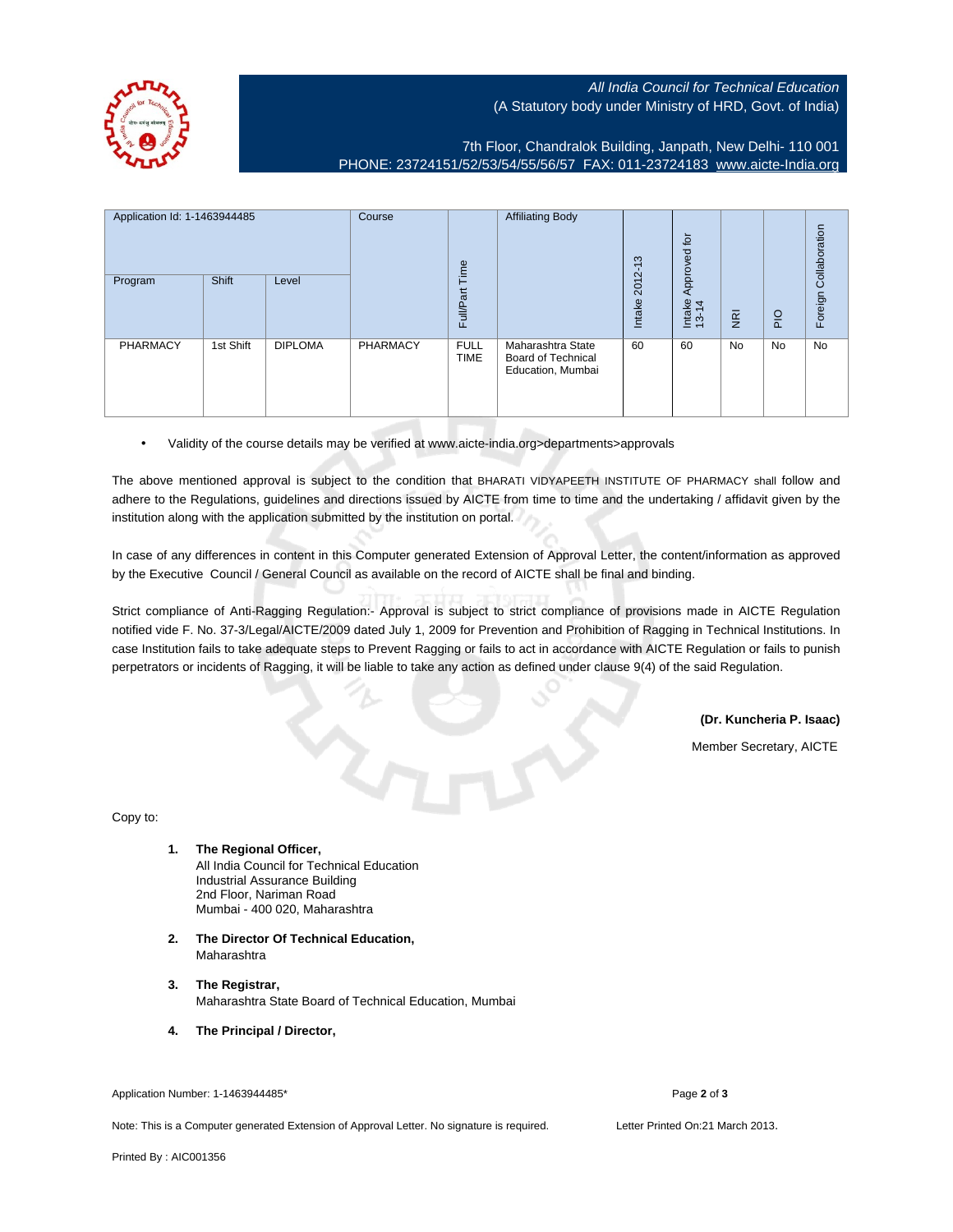

7th Floor, Chandralok Building, Janpath, New Delhi- 110 001 PHONE: 23724151/52/53/54/55/56/57 FAX: 011-23724183 [www.aicte-India.org](http://www.aicte-India.org)

BHARATI VIDYAPEETH INSTITUTE OF PHARMACY SECTOR-8, C.B.D.,BELAPUR, NAVI MUMBAI,THANE, Maharashtra,400614

- **5. The Secretary / Chairman,** BHARATI VIDYAPEETH,PUNE BHARATI VIDYAPEETH BHAVAN, L.B.S. MARG, PUNE., PUNE,PUNE, Maharashtra,411030
- **6. Guard File(AICTE)**



Application Number: 1-1463944485\* Page **3** of **3**

Note: This is a Computer generated Extension of Approval Letter. No signature is required. Letter Printed On:21 March 2013.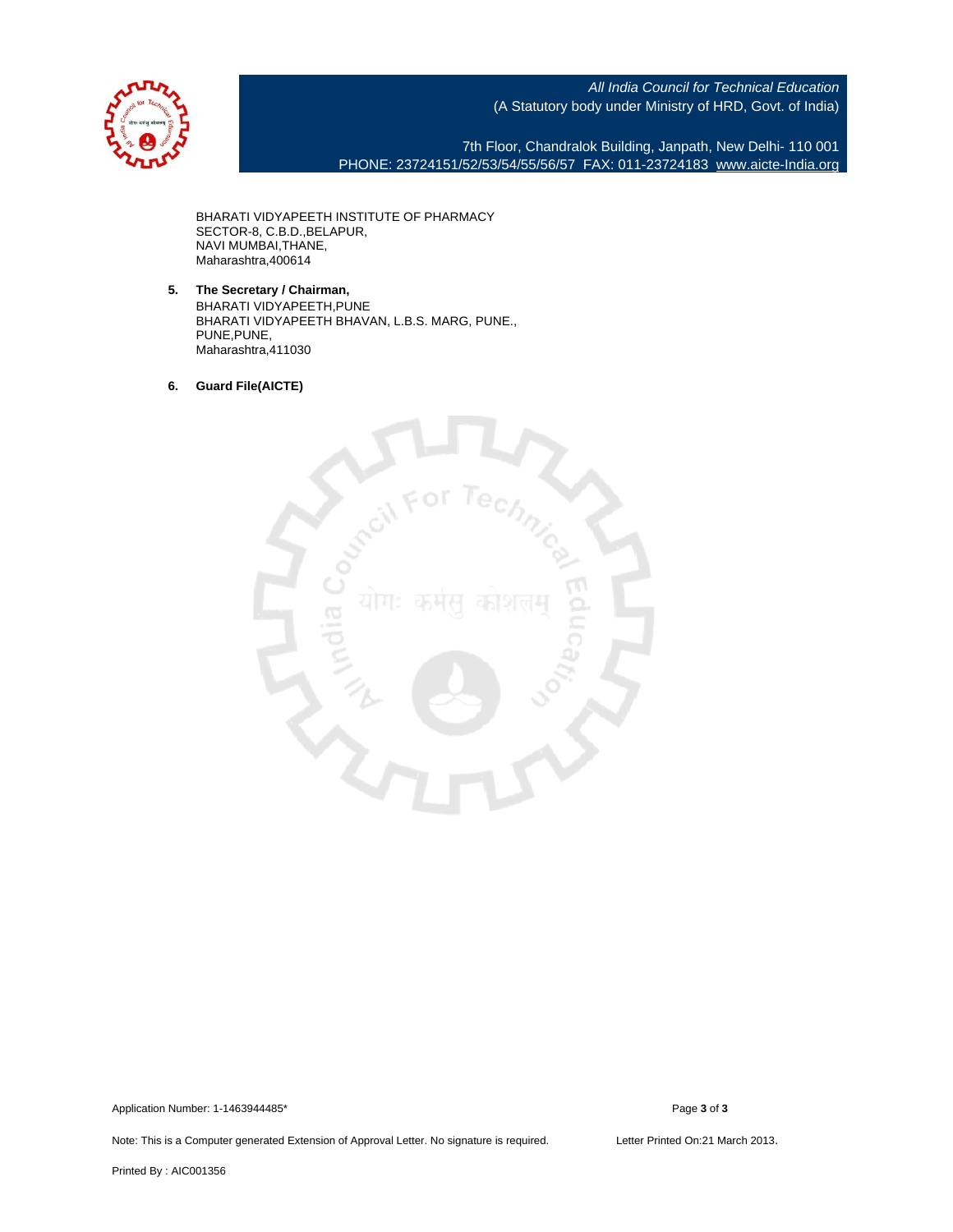

7th Floor, Chandralok Building, Janpath, New Delhi- 110 001 PHONE: 23724151/52/53/54/55/56/57 FAX: 011-23724183 [www.aicte-India.org](http://www.aicte-india.org/)

F.No. Western/1-2453585592/2015/EOA Date: 07-Apr-2015

To, The Secretary, Tech. & Higher Education Deptt. Govt. of Maharashta, Mantralaya, Annexe Building, Mumbai-400032

#### **Sub: Extension of approval for the academic year 2015-16**

Ref: Application of the Institution for Extension of approval for the academic year 2015-16

Sir/Madam,

In terms of the provisions under the All India Council for Technical Education (Grant of Approvals for Technical Institutions) Regulations 2012 notified by the Council vide notification number F-No.37-3/Legal/2012 dated 27/09/2012 and norms standards, procedures and conditions prescribed by the Council from time to time, I am directed to convey the approval to

| <b>Regional Office</b>       | Western                                     | Application Id        | 1-2453585592                                                                      |
|------------------------------|---------------------------------------------|-----------------------|-----------------------------------------------------------------------------------|
|                              |                                             | Permanent Id          | 1-435800611                                                                       |
| Name of the Institute        | BHARATI VIDYAPEETH<br>INSTITUTE OF PHARMACY | Institute Address     | SECTOR-8, C.B.D., BELAPUR, NAVI MUMBAI,<br>THANE, Maharashtra, 400614             |
| Name of the<br>Society/Trust | <b>BHARATI</b><br>VIDYAPEETH, PUNE          | Society/Trust Address | BHARATI VIDYAPEETH BHAVAN, L.B.S. MARG,<br>PUNE., PUNE, PUNE, Maharashtra, 411030 |
| <b>Institute Type</b>        | Unaided - Private                           |                       |                                                                                   |

| Opted for change from | <b>No</b>      | Opted for change of | <b>No</b>      | Opted for change of | <b>No</b>      |
|-----------------------|----------------|---------------------|----------------|---------------------|----------------|
| Women to Co-ed        |                | name                |                | site                |                |
|                       |                |                     |                |                     |                |
| Change from Women to  | Not Applicable | Change of name      | Not Applicable | Change of site      | Not Applicable |
| Co-ed approved        |                | Approved            |                | Approved            |                |
|                       |                |                     |                |                     |                |
|                       |                |                     |                |                     |                |
|                       |                |                     |                |                     |                |

To conduct following courses with the intake indicated below for the academic year 2015-16

Note: This is a Computer generated Letter of Approval. No signature is required. Letter Printed On:16 April 2015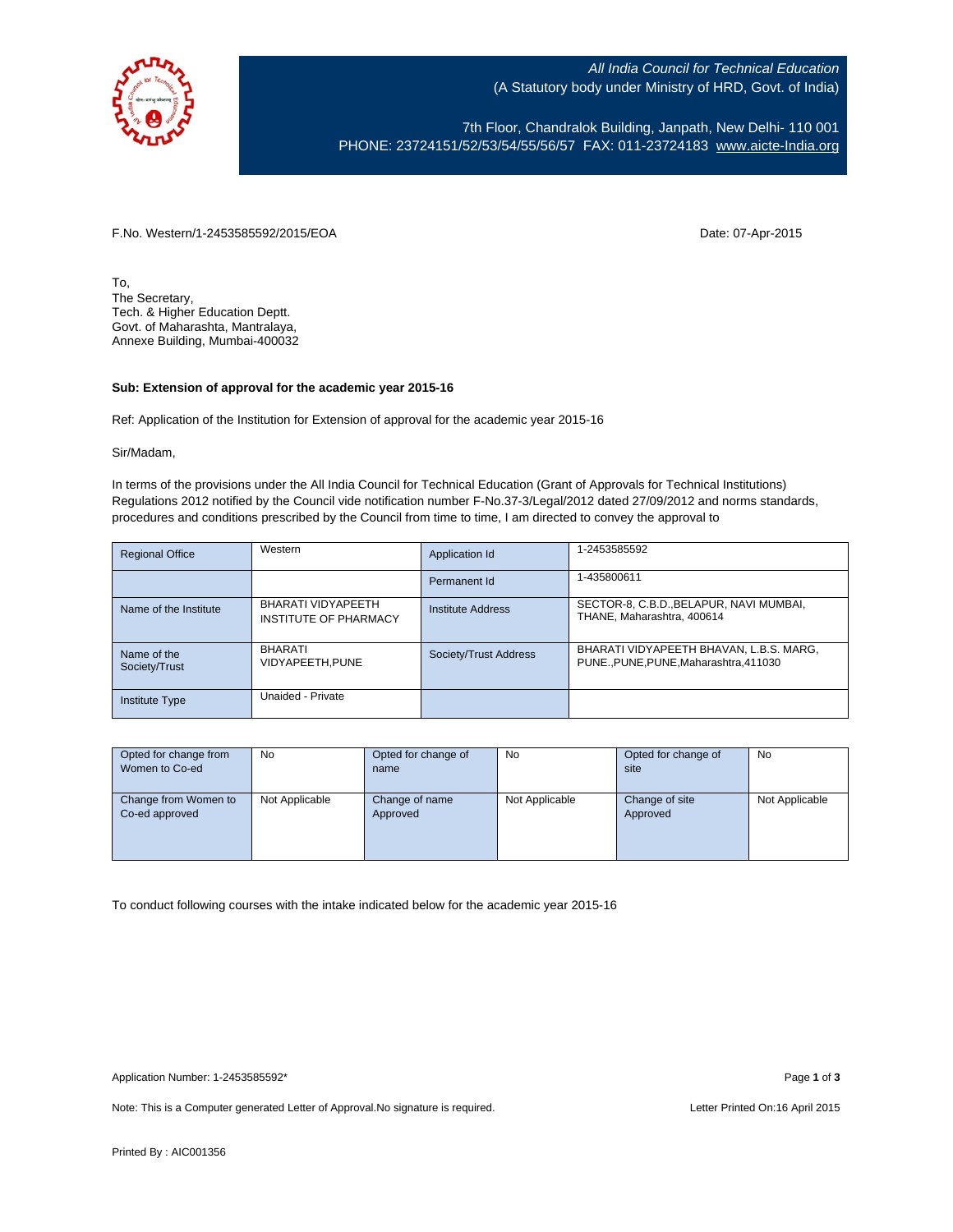

7th Floor, Chandralok Building, Janpath, New Delhi- 110 001 PHONE: 23724151/52/53/54/55/56/57 FAX: 011-23724183 [www.aicte-India.org](http://www.aicte-india.org/)

| Application Id: 1-2453585592 |              |                | Course<br>Time  |                            | <b>Affiliating Body</b>                                            | S<br>$\overline{\phantom{0}}$ | $\overline{5}$<br>g                                 | status                     | status          | ollaboration<br>status   |
|------------------------------|--------------|----------------|-----------------|----------------------------|--------------------------------------------------------------------|-------------------------------|-----------------------------------------------------|----------------------------|-----------------|--------------------------|
| Program                      | Shift        | Level          |                 | <b>Full/Part</b>           |                                                                    | $2014 -$<br>Intake            | Approve<br>Intake<br>$\frac{6}{2}$<br>$\frac{1}{2}$ | Approval<br>$\overline{g}$ | Approval<br>PIO | Ö<br>Approval<br>Foreign |
| PHARMACY                     | 1st<br>Shift | <b>DIPLOMA</b> | <b>PHARMACY</b> | <b>FULL</b><br><b>TIME</b> | Maharashtra<br>State Board of<br>Technical<br>Education,<br>Mumbai | 60                            | 60                                                  | <b>NA</b>                  | <b>NA</b>       | <b>NA</b>                |

Note: Validity of the course details may be verified at www.aicte-india.org>departments>approvals

The above mentioned approval is subject to the condition that BHARATI VIDYAPEETH INSTITUTE OF PHARMACY shall follow and adhere to the Regulations, guidelines and directions issued by AICTE from time to time and the undertaking / affidavit given by the institution along with the application submitted by the institution on portal.

In case of any differences in content in this Computer generated Extension of Approval Letter, the content/information as approved by the Executive Council / General Council as available on the record of AICTE shall be final and binding.

Strict compliance of Anti-Ragging Regulation:- Approval is subject to strict compliance of provisions made in AICTE Regulation notified vide F. No. 37-3/Legal/AICTE/2009 dated July 1, 2009 for Prevention and Prohibition of Ragging in Technical Institutions. In case Institution fails to take adequate steps to Prevent Ragging or fails to act in accordance with AICTE Regulation or fails to punish perpetrators or incidents of Ragging, it will be liable to take any action as defined under clause 9(4) of the said Regulation.

> **Dr. Avinash S Pant Actg Chairman, AICTE**

Copy to:

- **1. The Regional Officer,** All India Council for Technical Education Industrial Assurance Building 2nd Floor, Nariman Road Mumbai - 400 020, Maharashtra
- **2. The Director Of Technical Education,** Maharashtra
- **3. The Registrar,** Maharashtra State Board of Technical Education, Mumbai

Application Number: 1-2453585592\* Page **2** of **3**

Note: This is a Computer generated Letter of Approval.No signature is required. Letter According the state of April 2015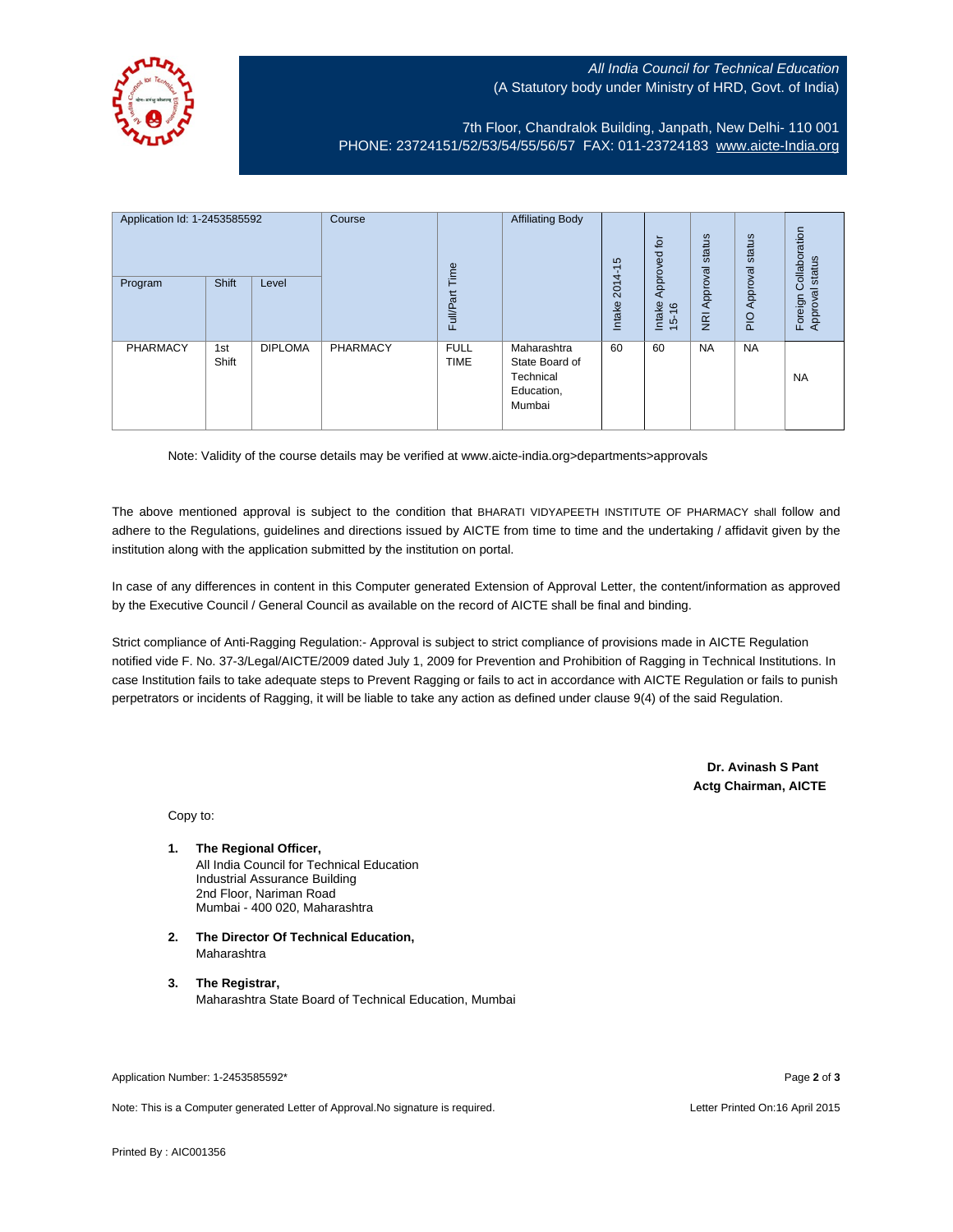

7th Floor, Chandralok Building, Janpath, New Delhi- 110 001 PHONE: 23724151/52/53/54/55/56/57 FAX: 011-23724183 [www.aicte-India.org](http://www.aicte-india.org/)

- **4. The Principal / Director,** BHARATI VIDYAPEETH INSTITUTE OF PHARMACY SECTOR-8, C.B.D.,BELAPUR, NAVI MUMBAI,THANE, Maharashtra,400614
- **5. The Secretary / Chairman,** BHARATI VIDYAPEETH,PUNE BHARATI VIDYAPEETH BHAVAN, L.B.S. MARG, PUNE., PUNE,PUNE, Maharashtra,411030
- **6. Guard File(AICTE)**

Application Number: 1-2453585592\* Page **3** of **3**

Note: This is a Computer generated Letter of Approval. No signature is required. Letter Printed On:16 April 2015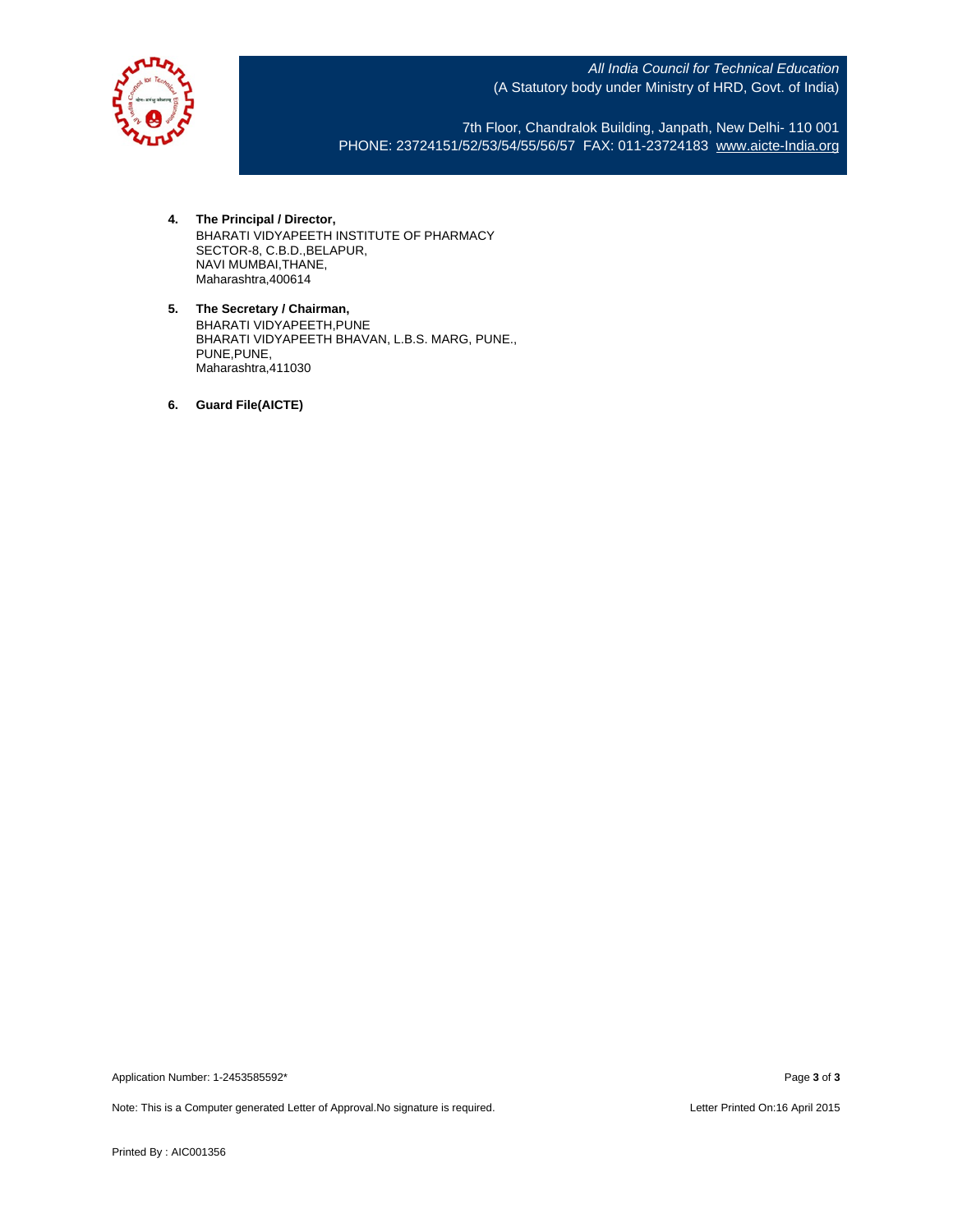

7th Floor, Chandralok Building, Janpath, New Delhi- 110 001 PHONE: 23724151/52/53/54/55/56/57 FAX: 011-23724183 [www.aicte-India.org](http://www.aicte-india.org/)

F.No. Western/1-2809541945/2016/EOA Date: 05-Apr-2016

To,

The Secretary, Tech. & Higher Education Deptt. Govt. of Maharashta, Mantralaya, Annexe Building, Mumbai-400032

#### **Sub: Extension of approval for the academic year 2016-17**

Ref: Application of the Institution for Extension of approval for the academic year 2016-17

Sir/Madam,

In terms of the provisions under the All India Council for Technical Education (Grant of Approvals for Technical Institutions) Regulations 2012 notified by the Council vide notification number F-No.37-3/Legal/2012 dated 27/09/2012 and norms standards, procedures and conditions prescribed by the Council from time to time, I am directed to convey the approval to

| <b>Regional Office</b>       | Western                                            | Application Id        | 1-2809541945                                                                      |
|------------------------------|----------------------------------------------------|-----------------------|-----------------------------------------------------------------------------------|
|                              |                                                    | Permanent Id          | 1-435800611                                                                       |
| Name of the Institute        | BHARATI VIDYAPEETH<br><b>INSTITUTE OF PHARMACY</b> | Institute Address     | SECTOR-8, C.B.D., BELAPUR, NAVI MUMBAI,<br>THANE, Maharashtra, 400614             |
| Name of the<br>Society/Trust | <b>BHARATI</b><br>VIDYAPEETH.PUNE                  | Society/Trust Address | BHARATI VIDYAPEETH BHAVAN, L.B.S. MARG,<br>PUNE., PUNE, PUNE, Maharashtra, 411030 |
| Institute Type               | Unaided - Private                                  |                       |                                                                                   |

| Opted for change from | No             | Opted for change of | <b>No</b>      | Opted for change of | <b>No</b>      |
|-----------------------|----------------|---------------------|----------------|---------------------|----------------|
| Women to Co-ed and    |                | name                |                | site                |                |
| Vice versa            |                |                     |                |                     |                |
|                       |                |                     |                |                     |                |
| Change from Women to  | Not Applicable | Change of name      | Not Applicable | Change of site      | Not Applicable |
| Co-ed approved and    |                | Approved            |                | Approved            |                |
| Vice versa            |                |                     |                |                     |                |
|                       |                |                     |                |                     |                |

To conduct following courses with the intake indicated below for the academic year 2016-17

| Application Id: 1-2809541945 |              | Course         | euil     | <b>Affiliating Body</b>    | $\frac{6}{2}$                                            | tor<br>Approved | status                                    | uota<br>ᇂ<br>status<br><b>Gulf</b>  | wining<br>Approval<br>rarion/T       |                                           |
|------------------------------|--------------|----------------|----------|----------------------------|----------------------------------------------------------|-----------------|-------------------------------------------|-------------------------------------|--------------------------------------|-------------------------------------------|
| Program                      | <b>Shift</b> | Level          |          | Full/Part                  |                                                          | 2015-<br>Intake | Intake<br>$\overline{1}$<br>$\frac{6}{5}$ | Approval<br>$\overline{\mathsf{E}}$ | $\overline{g}$<br>준<br>Approv<br>PIO | Program<br>Foreign<br>Collabora<br>status |
| PHARMACY                     | 1st<br>Shift | <b>DIPLOMA</b> | PHARMACY | <b>FULL</b><br><b>TIME</b> | Maharashtra<br>State Board of<br>Technical<br>Education, | 60              | 60                                        | <b>NA</b>                           | <b>NA</b>                            | <b>NA</b>                                 |

Application Number: 1-2809541945 Page **1** of **3** Note: This is a Computer generated Report.No signature is required.

Printed By : AIC001356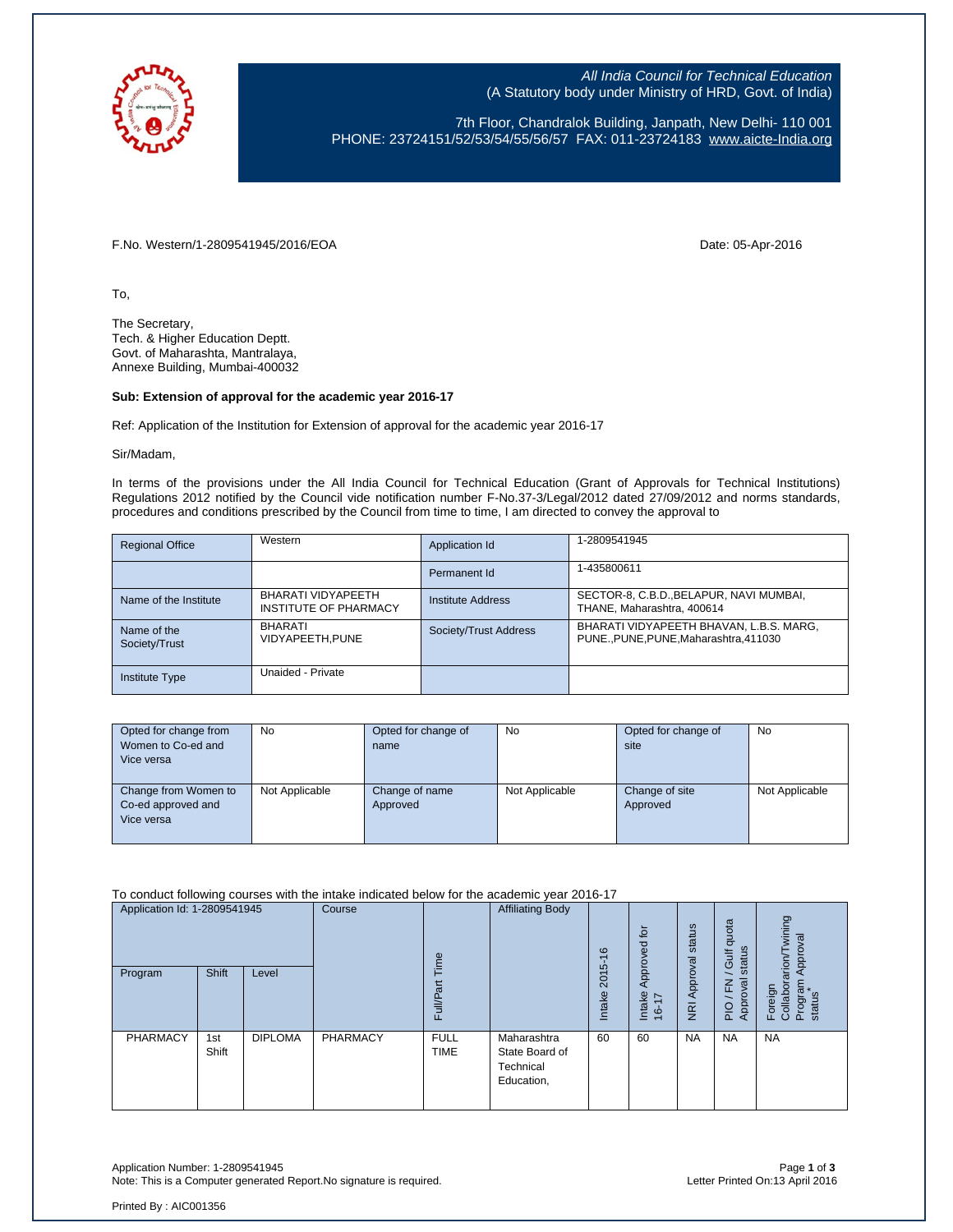

## 7th Floor, Chandralok Building, Janpath, New Delhi- 110 001 PHONE: 23724151/52/53/54/55/56/57 FAX: 011-23724183 [www.aicte-India.org](http://www.aicte-india.org/)

|  |  | Mumbai |  |  |  |
|--|--|--------|--|--|--|
|  |  |        |  |  |  |
|  |  |        |  |  |  |
|  |  |        |  |  |  |

The above mentioned approval is subject to the condition that BHARATI VIDYAPEETH INSTITUTE OF PHARMACY shall follow and adhere to the Regulations, guidelines and directions issued by AICTE from time to time and the undertaking / affidavit given by the institution along with the application submitted by the institution on portal.

In case of any differences in content in this Computer generated Extension of Approval Letter, the content/information as approved by the Executive Council / General Council as available on the record of AICTE shall be final and binding.

Strict compliance of Anti-Ragging Regulation:- Approval is subject to strict compliance of provisions made in AICTE Regulation notified vide F. No. 37-3/Legal/AICTE/2009 dated July 1, 2009 for Prevention and Prohibition of Ragging in Technical Institutions. In case Institution fails to take adequate steps to Prevent Ragging or fails to act in accordance with AICTE Regulation or fails to punish perpetrators or incidents of Ragging, it will be liable to take any action as defined under clause 9(4) of the said Regulation.

 **Note: Validity of the course details may be verified at www.aicte-india.org**

 **Dr. Avinash S Pant Vice - Chairman, AICTE**

Copy to:

#### **1. The Regional Officer,** All India Council for Technical Education Industrial Assurance Building 2nd Floor, Nariman Road Mumbai - 400 020, Maharashtra

- **2. The Director Of Technical Education,** Maharashtra
- **3. The Registrar,** Maharashtra State Board of Technical Education, Mumbai
- **4. The Principal / Director,** BHARATI VIDYAPEETH INSTITUTE OF PHARMACY SECTOR-8, C.B.D.,BELAPUR, NAVI MUMBAI,THANE, Maharashtra,400614
- **5. The Secretary / Chairman,** BHARATI VIDYAPEETH,PUNE BHARATI VIDYAPEETH BHAVAN, L.B.S. MARG, PUNE., PUNE,PUNE, Maharashtra,411030

**6. Guard File(AICTE)**

Application Number: 1-2809541945 Page **2** of **3** Note: This is a Computer generated Report.No signature is required.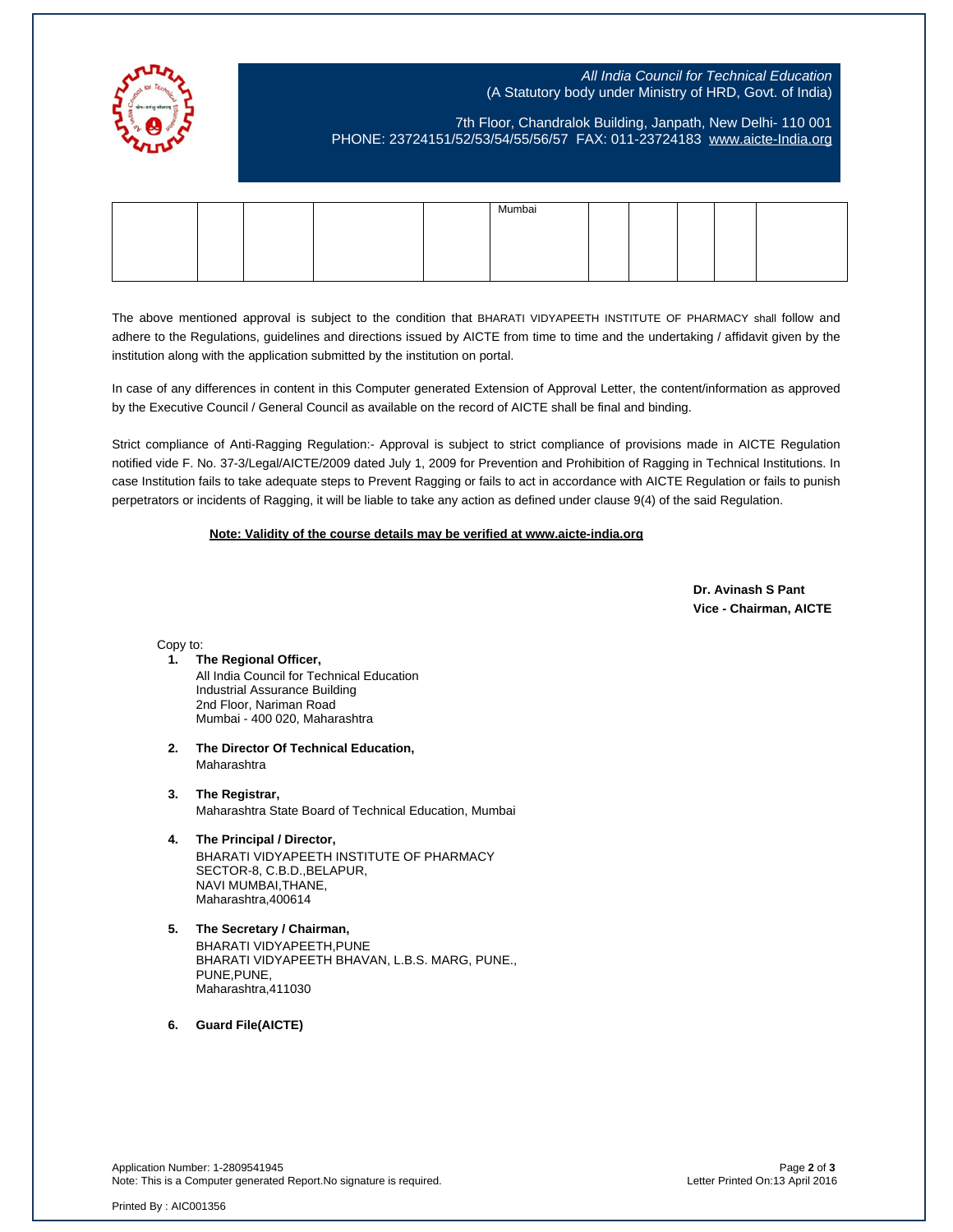

7th Floor, Chandralok Building, Janpath, New Delhi- 110 001 PHONE: 23724151/52/53/54/55/56/57 FAX: 011-23724183 [www.aicte-India.org](http://www.aicte-india.org/)

Application Number: 1-2809541945 Page **3** of **3** Note: This is a Computer generated Report.No signature is required. Letter Printed On:13 April 2016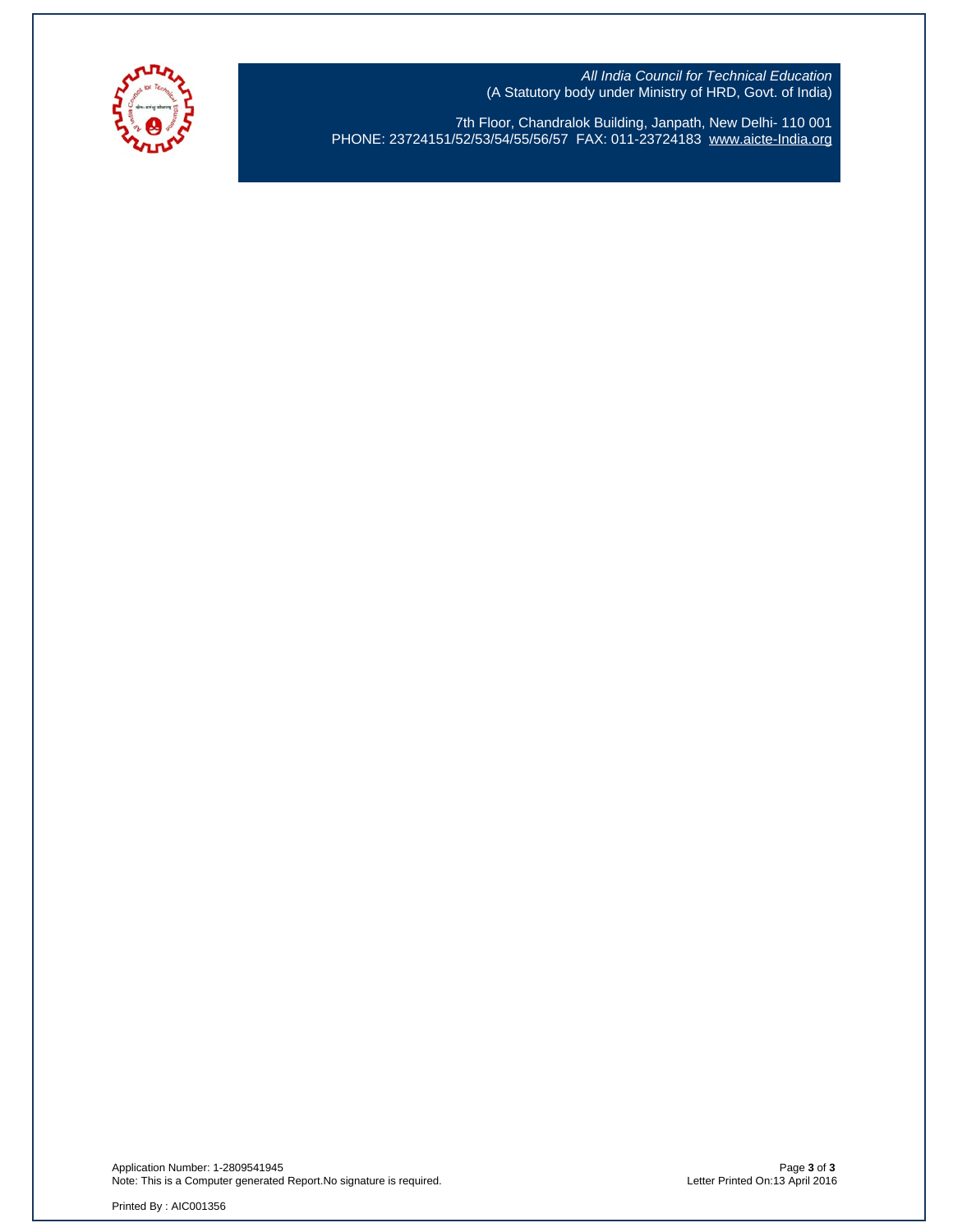Nelson Mandela Marg,Vasant Kunj, New Delhi-110070 Website: [www.aicte-india.org](http://www.aicte-india.org)

# **APPROVAL PROCESS 2018-19**

**Extension of Approval (EoA)**

F.No. Western/1-3508708013/2018/EOA Date: 04-Apr-2018

To,

The Secretary, Tech. & Higher Education Deptt. Govt. of Maharashta, Mantralaya, Annexe Building, Mumbai-400032

#### **Sub: Extension of Approval for the Academic Year 2018-19**

Ref: Application of the Institution for Extension of approval for the Academic Year 2018-19

Sir/Madam,

In terms of the provisions under the All India Council for Technical Education (Grant of Approvals for Technical Institutions) Regulations 2016 notified by the Council vide notification number F.No.AB/AICTE/REG/2016 dated 30/11/2016 and amended on December 5, 2017 and norms standards, procedures and conditions prescribed by the Council from time to time, I am directed to convey the approval to

| <b>Permanent Id</b>      | 1-435800611                                                              | <b>Application Id</b>        | 1-3508708013                                                                                    |
|--------------------------|--------------------------------------------------------------------------|------------------------------|-------------------------------------------------------------------------------------------------|
| Name of the Institute    | <b>BHARATI VIDYAPEETH INSTITUTE</b><br>OF PHARMACY                       | Name of the Society/Trust    | <b>BHARATI VIDYAPEETH, PUNE</b>                                                                 |
| <b>Institute Address</b> | SECTOR-8, C.B.D., BELAPUR, NAVI<br>MUMBAI, THANE, Maharashtra,<br>400614 | <b>Society/Trust Address</b> | <b>BHARATI VIDYAPEETH BHAVAN,</b><br>L.B.S. MARG,<br>PUNE., PUNE, PUNE, Maharashtra, 41<br>1030 |
| <b>Institute Type</b>    | <b>Unaided - Private</b>                                                 | Region                       | Western                                                                                         |

| <b>Opted for Change from</b>       | <b>No</b> | <b>Change from Women to Co-Ed</b>  | <b>NA</b> |
|------------------------------------|-----------|------------------------------------|-----------|
| Women to Co-Ed and vice            |           | and vice versa Approved or         |           |
| versa                              |           | <b>Not</b>                         |           |
| <b>Opted for Change of Name</b>    | <b>No</b> | <b>Change of Name Approved or</b>  | <b>NA</b> |
|                                    |           | <b>Not</b>                         |           |
| <b>Opted for Change of Site</b>    | <b>No</b> | <b>Change of Site Approved or</b>  | <b>NA</b> |
|                                    |           | <b>Not</b>                         |           |
| <b>Opted for Conversion from</b>   | <b>No</b> | <b>Conversion for Degree to</b>    | <b>NA</b> |
| Degree to Diploma or vice          |           | Diploma or vice versa              |           |
| versa                              |           | <b>Approved or Not</b>             |           |
| <b>Opted for Organization Name</b> | <b>No</b> | <b>Change of Organization Name</b> | <b>NA</b> |
| Change                             |           | <b>Approved or Not</b>             |           |

**To conduct following Courses with the Intake indicated below for the Academic Year 2018-19**

| ogram<br>ō.     | Shift | $\overline{\mathbf{a}}$<br>ω | $\omega$        | ٠<br>Ĕ<br>u. | 융<br>٥<br>∞<br>ς<br>Affiliating<br>(Univ/Bod <sub>)</sub>                  | ٠ĕ<br>$\overline{e}$<br>8<br>⋖<br>$\bullet$<br>Intake<br>2018-1 | ಸ<br>윤<br><b>SC</b><br><b>Big</b> | $\boldsymbol{v}$<br>青<br>÷<br>Ñ.<br>്മ്<br>O<br>≃<br>ത<br>7<br>ш<br>o<br>å<br>ဌ<br><b>DId</b><br>σ∢ | $\sigma$<br><b>Stai</b><br>tion<br>o<br>δ<br>ం |
|-----------------|-------|------------------------------|-----------------|--------------|----------------------------------------------------------------------------|-----------------------------------------------------------------|-----------------------------------|-----------------------------------------------------------------------------------------------------|------------------------------------------------|
| <b>PHARMACY</b> | 1st   | <b>DIPLOMA</b>               | <b>PHARMACY</b> | FT.          | <b>Maharashtra State Board</b><br>of Technical Education,<br><b>Mumbai</b> | 60                                                              | <b>NA</b>                         | <b>NA</b>                                                                                           | <b>NA</b>                                      |

+FT –Full Time,PT-Part Time

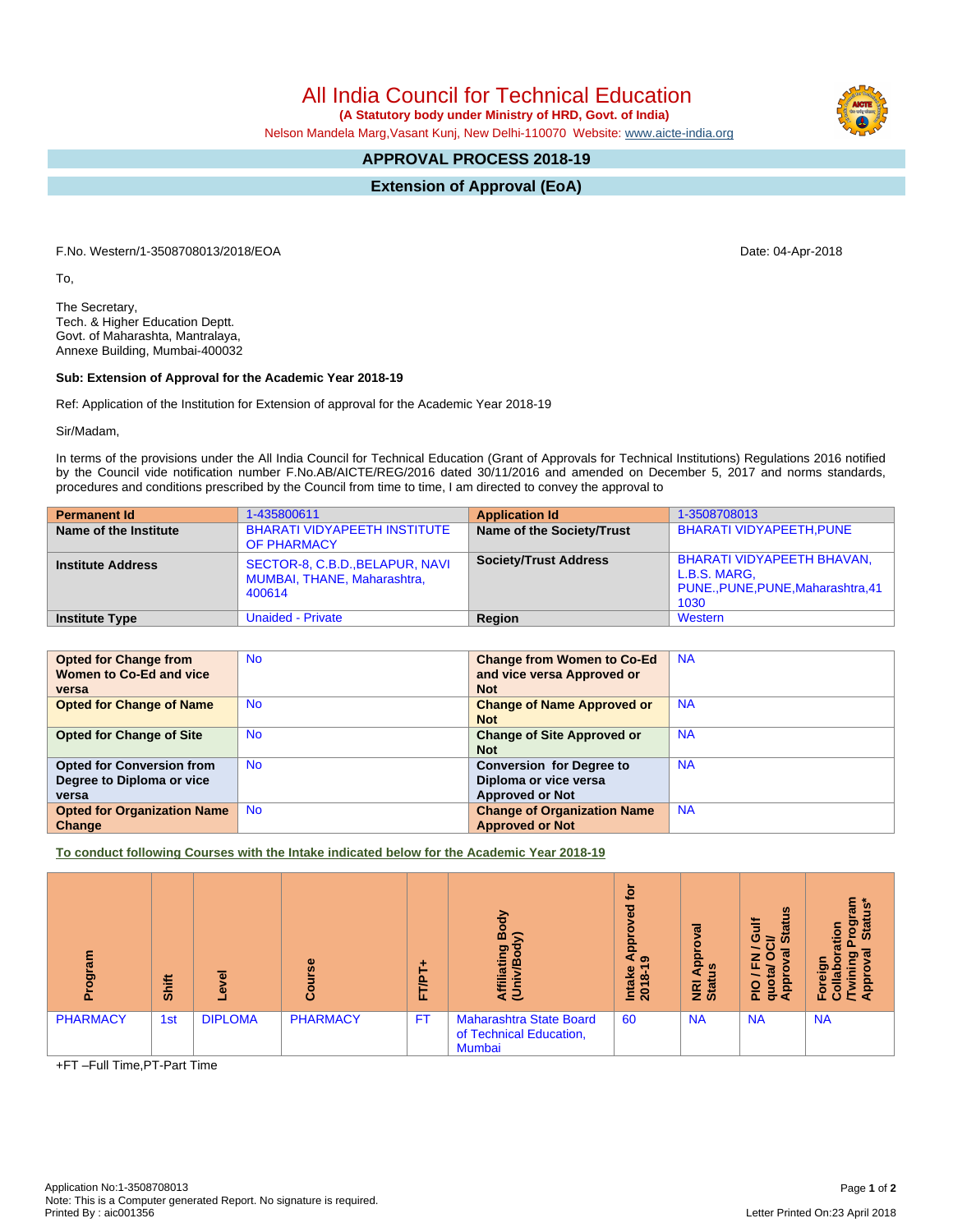In case of any differences in content in this Computer generated Extension of Approval Letter, the content/information as approved by the Executive Council / General Council as available on the record of AICTE shall be final and binding.

Strict compliance of Anti-Ragging Regulation: - Approval is subject to strict compliance of provisions made in AICTE Regulation notified vide F. No. 37-3/Legal/AICTE/2009 dated July 1, 2009 for Prevention and Prohibition of Ragging in Technical Institutions. In case Institution fails to take adequate steps to Prevent Ragging or fails to act in accordance with AICTE Regulation or fails to punish perpetrators or incidents of Ragging, it will be liable to take any action as defined under clause 9(4) of the said Regulation.

> **Prof. A.P Mittal Member Secretary, AICTE**

Copy to:

- 1. The Regional Officer, All India Council for Technical Education Industrial Assurance Building 2nd Floor, Nariman Road Mumbai - 400 020, Maharashtra
- 2. The Director Of Technical Education\*\*, Maharashtra
- 3. The Registrar\*\*, Maharashtra State Board of Technical Education, Mumbai
- 4. The Principal / Director, BHARATI VIDYAPEETH INSTITUTE OF PHARMACY SECTOR-8, C.B.D.,BELAPUR, NAVI MUMBAI,THANE, Maharashtra,400614
- 5. The Secretary / Chairman, BHARATI VIDYAPEETH,PUNE BHARATI VIDYAPEETH BHAVAN, L.B.S. MARG, PUNE., PUNE,PUNE, Maharashtra,411030
- 6. Guard File(AICTE)

Note: Validity of the Course details may be verified at <http://www.aicte-india.org/>

<sup>\*\*</sup> Individual Approval letter copy will not be communicated through Post/Email. However, consolidated list of Approved Institutions(bulk) will be shared through official Email Address to the concerned Authorities mentioned above.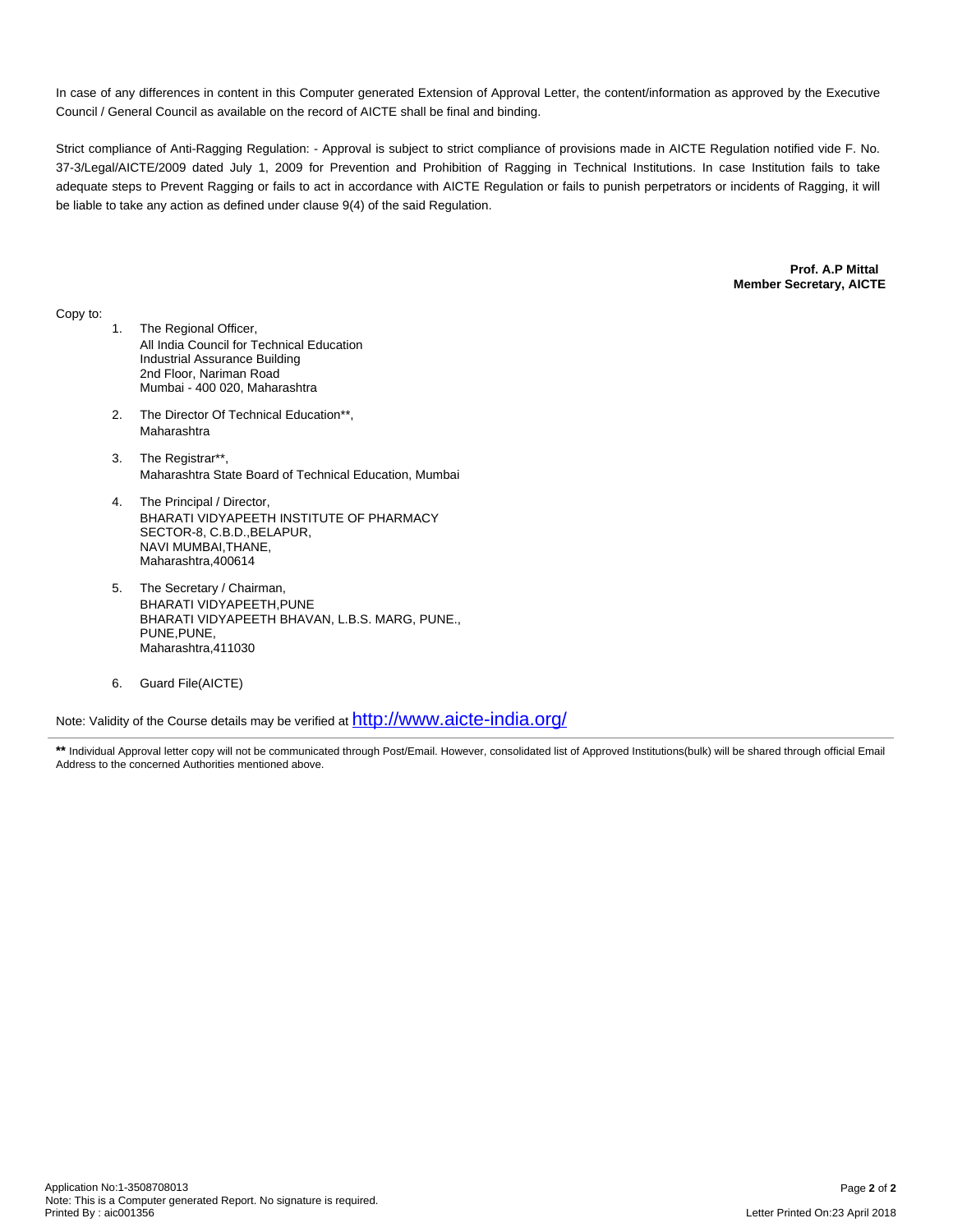

7th Floor, Chandralok Building, Janpath, New Delhi- 110 001 PHONE: 23724151/52/53/54/55/56/57 FAX: 011-23724183 [www.aicte-India.org](http://www.aicte-india.org/)

F.No. Western/1-2013884693/2014/EOA Date: 11-Mar-2014

To, The Secretary, Tech. & Higher Education Deptt. Govt. of Maharashta, Mantralaya, Annexe Building, Mumbai-400032

Sub: Extension of approval for the academic year 2014-15

Ref: Application of the Institution for Extension of approval for the academic year 2014-15

Sir/Madam,

In terms of the provisions under the All India Council for Technical Education (Grant of Approvals for Technical Institutions) Regulations 2012 notified by the Council vide notification number F-No.37-3/Legal/2012 dated 27/09/2012 and norms standards, procedures and conditions prescribed by the Council from time to time, I am directed to convey the approval to

| <b>Regional Office</b>       | Western                                     | Application Id        | 1-2013884693                                                                      |
|------------------------------|---------------------------------------------|-----------------------|-----------------------------------------------------------------------------------|
|                              |                                             | Permanent Id          | 1-435800611                                                                       |
| Name of the Institute        | BHARATI VIDYAPEETH<br>INSTITUTE OF PHARMACY | Institute Address     | SECTOR-8, C.B.D., BELAPUR, NAVI MUMBAI,<br>THANE, Maharashtra, 400614             |
| Name of the<br>Society/Trust | <b>BHARATI</b><br>VIDYAPEETH, PUNE          | Society/Trust Address | BHARATI VIDYAPEETH BHAVAN, L.B.S. MARG,<br>PUNE., PUNE, PUNE, Maharashtra, 411030 |
| <b>Institute Type</b>        | Unaided - Private                           |                       |                                                                                   |

| Opted for change from<br>Women to Co-ed | No             | Opted for change of<br>name | No             | Opted for change of<br>site | No             |
|-----------------------------------------|----------------|-----------------------------|----------------|-----------------------------|----------------|
| Change from Women to<br>Co-ed approved  | Not Applicable | Change of name<br>Approved  | Not Applicable | Change of site<br>Approved  | Not Applicable |

to conduct following courses with the intake indicated below for the academic year 2014-15

Note: This is a Computer generated Letter of Approval. No signature is required. Letter Printed On:13 May 2014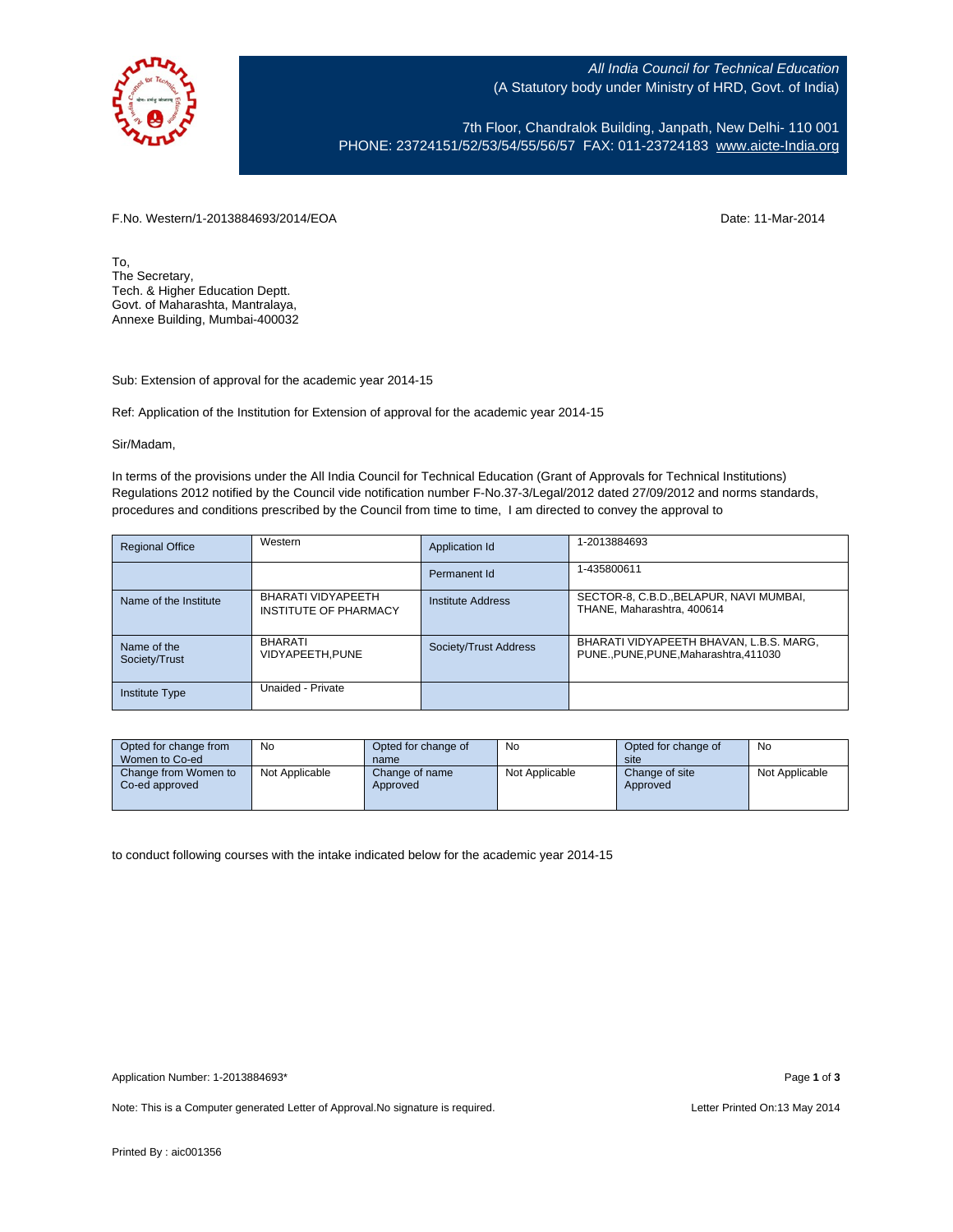

7th Floor, Chandralok Building, Janpath, New Delhi- 110 001 PHONE: 23724151/52/53/54/55/56/57 FAX: 011-23724183 [www.aicte-India.org](http://www.aicte-india.org/)

| Application Id: 1-2013884693<br>Program | Shift        | Level              | Course   | Time<br><b>Full/Part</b>   | <b>Affiliating Body</b>                                         | 4<br>$2013 - 1$<br>Intake | ğ,<br>공<br>Approv<br>Intake<br>14-15 | status<br>Approval          | status<br>Approval         | ollaboration<br>status<br>ပ<br>Foreign C<br>Approval |
|-----------------------------------------|--------------|--------------------|----------|----------------------------|-----------------------------------------------------------------|---------------------------|--------------------------------------|-----------------------------|----------------------------|------------------------------------------------------|
| <b>PHARMACY</b>                         | 1st<br>Shift | <b>DIPLOM</b><br>A | PHARMACY | <b>FULL</b><br><b>TIME</b> | Maharashtra State<br>Board of Technical<br>Education,<br>Mumbai | 60                        | 60                                   | $\overline{g}$<br><b>No</b> | $\frac{1}{2}$<br><b>No</b> | N                                                    |

• Validity of the course details may be verified at www.aicte-india.org>departments>approvals

The above mentioned approval is subject to the condition that BHARATI VIDYAPEETH INSTITUTE OF PHARMACY shall follow and adhere to the Regulations, guidelines and directions issued by AICTE from time to time and the undertaking / affidavit given by the institution along with the application submitted by the institution on portal.

In case of any differences in content in this Computer generated Extension of Approval Letter, the content/information as approved by the Executive Council / General Council as available on the record of AICTE shall be final and binding.

Strict compliance of Anti-Ragging Regulation:- Approval is subject to strict compliance of provisions made in AICTE Regulation notified vide F. No. 37-3/Legal/AICTE/2009 dated July 1, 2009 for Prevention and Prohibition of Ragging in Technical Institutions. In case Institution fails to take adequate steps to Prevent Ragging or fails to act in accordance with AICTE Regulation or fails to punish perpetrators or incidents of Ragging, it will be liable to take any action as defined under clause 9(4) of the said Regulation.

**(Dr. Kuncheria P. Isaac)**

Member Secretary, AICTE

Copy to:

- **1. The Regional Officer,** All India Council for Technical Education Industrial Assurance Building 2nd Floor, Nariman Road Mumbai - 400 020, Maharashtra
- **2. The Director Of Technical Education,** Maharashtra
- **3. The Principal / Director,** BHARATI VIDYAPEETH INSTITUTE OF PHARMACY

Application Number: 1-2013884693\* Page **2** of **3**

Note: This is a Computer generated Letter of Approval.No signature is required. Letter Approversity controller than the United On:13 May 2014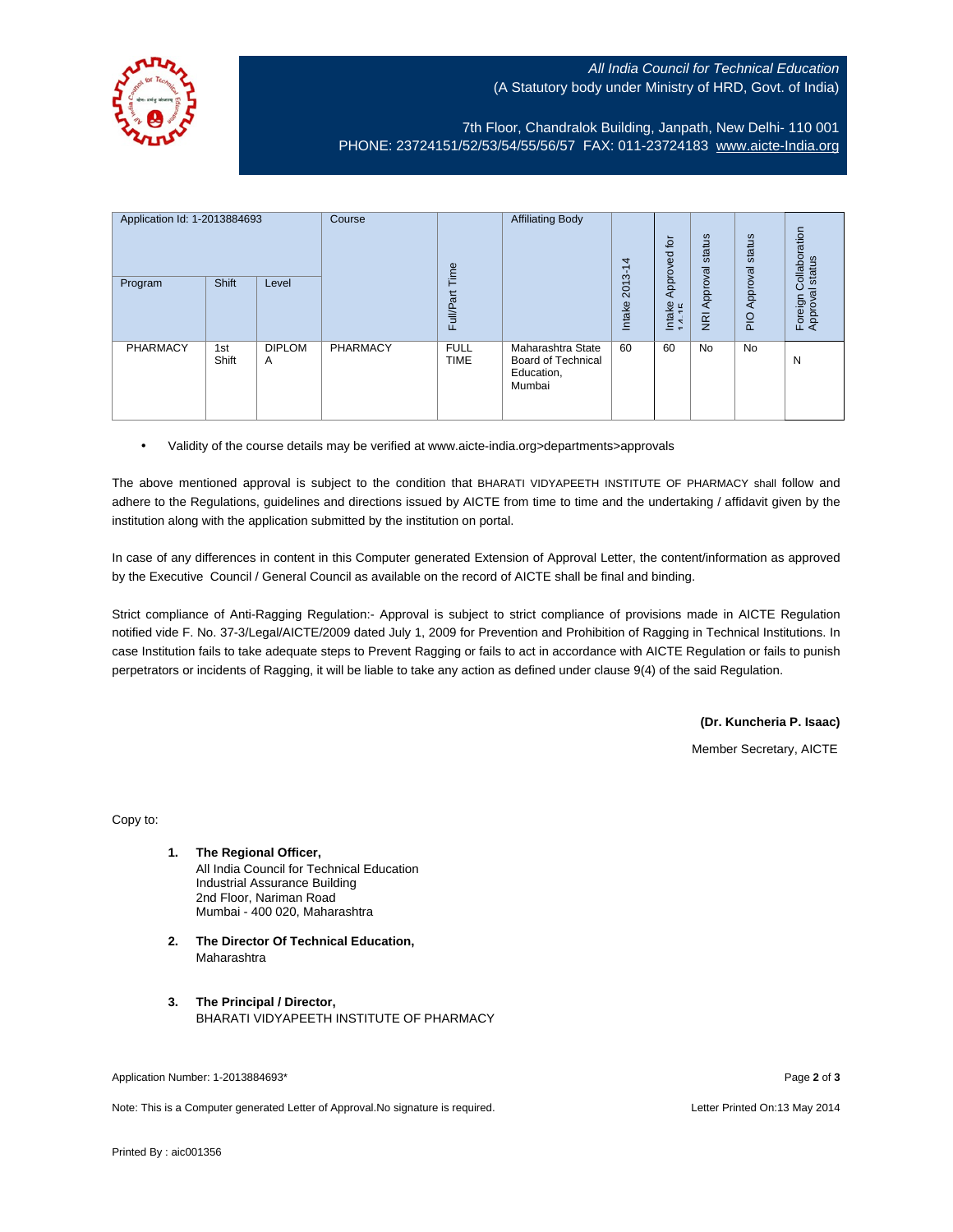

7th Floor, Chandralok Building, Janpath, New Delhi- 110 001 PHONE: 23724151/52/53/54/55/56/57 FAX: 011-23724183 [www.aicte-India.org](http://www.aicte-india.org/)

SECTOR-8, C.B.D.,BELAPUR, NAVI MUMBAI,THANE, Maharashtra,400614

- **4. The Secretary / Chairman,** BHARATI VIDYAPEETH,PUNE BHARATI VIDYAPEETH BHAVAN, L.B.S. MARG, PUNE., PUNE,PUNE, Maharashtra,411030
- **5. Guard File(AICTE)**

Application Number: 1-2013884693\* Page **3** of **3**

Note: This is a Computer generated Letter of Approval. No signature is required. Letter Printed On:13 May 2014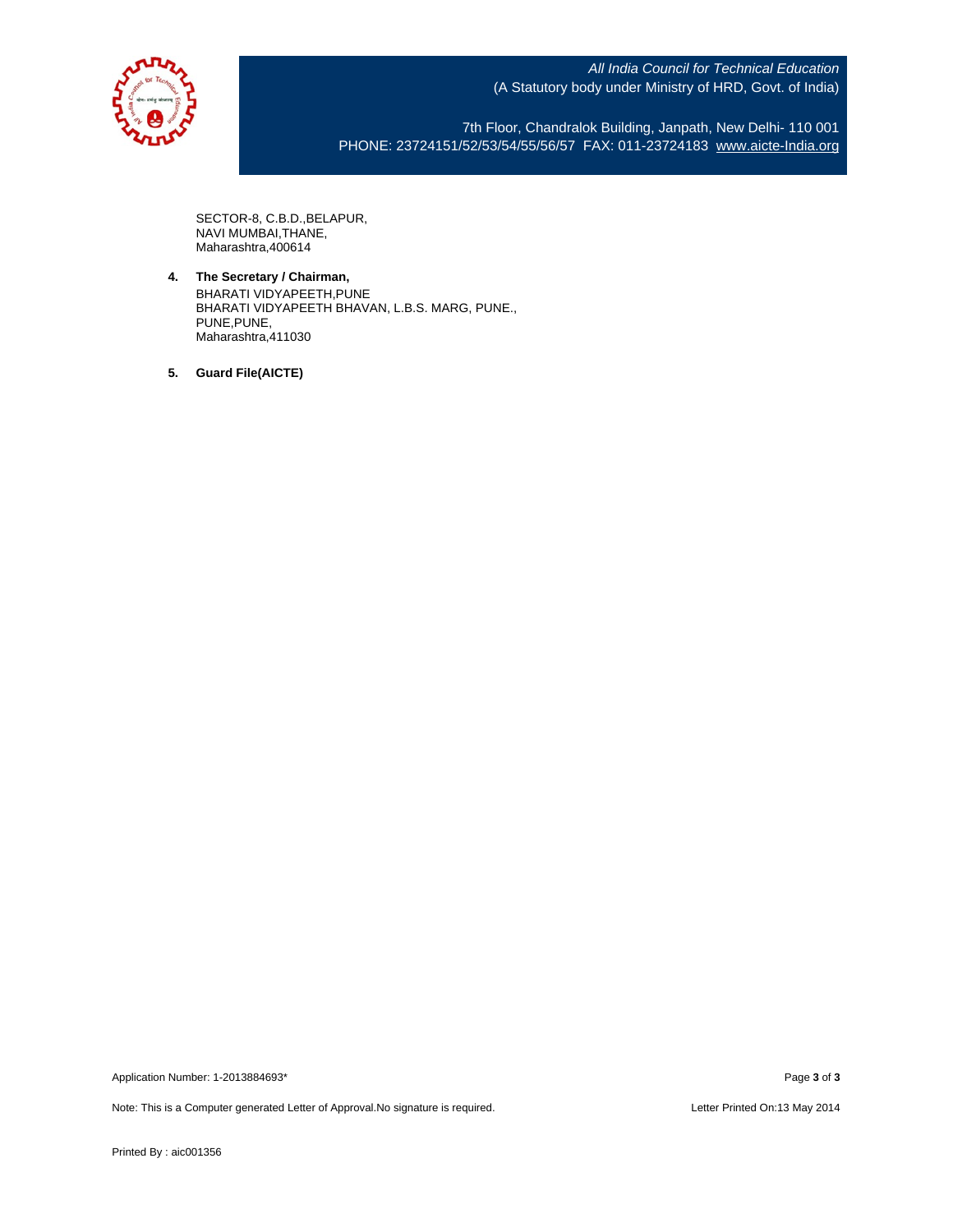

(A Statutory body under Ministry of HRD, Govt. of India)

Nelson Mandela MargVasant Kunj, New Delhi-110067 PHONE: 23724151/52/53/54/55/56/57 FAX: 011-23724183 [www.aicte-India.org](http://www.aicte-india.org/)

F.No. Western/1-3323315037/2017/EOA Date: 30-Mar-2017

To,

The Secretary, Tech. & Higher Education Deptt. Govt. of Maharashta, Mantralaya, Annexe Building, Mumbai-400032

#### **Sub: Extension of approval for the academic year 2017-18**

Ref: Application of the Institution for Extension of approval for the academic year 2017-18

Sir/Madam,

In terms of the provisions under the All India Council for Technical Education (Grant of Approvals for Technical Institutions) Regulations 2016 notified by the Council vide notification number F.No.AB/AICTE/REG/2016 dated 30/11/2016 and norms standards, procedures and conditions prescribed by the Council from time to time, I am directed to convey the approval to

| Permanent Id                 | 1-435800611                                 | Application Id        | 1-3323315037                                                                      |
|------------------------------|---------------------------------------------|-----------------------|-----------------------------------------------------------------------------------|
| Name of the Institute        | BHARATI VIDYAPEETH<br>INSTITUTE OF PHARMACY | Institute Address     | SECTOR-8, C.B.D., BELAPUR, NAVI MUMBAI,<br>THANE, Maharashtra, 400614             |
| Name of the<br>Society/Trust | <b>BHARATI</b><br>VIDYAPEETH.PUNE           | Society/Trust Address | BHARATI VIDYAPEETH BHAVAN, L.B.S. MARG,<br>PUNE., PUNE, PUNE, Maharashtra, 411030 |
| <b>Institute Type</b>        | Unaided - Private                           | Region                | Western                                                                           |

| Opted for change from<br>Women to Co-ed and<br>Vice versa | <b>No</b>      | Opted for change of<br>name                    | <b>No</b>      | Opted for change of<br>site                                    | No             |
|-----------------------------------------------------------|----------------|------------------------------------------------|----------------|----------------------------------------------------------------|----------------|
| Change from Women to<br>Co-ed approved and<br>Vice versa  | Not Applicable | Change of name<br>Approved                     | Not Applicable | Change of site<br>Approved                                     | Not Applicable |
| <b>Opted for Conversion</b><br>from degree to diploma     | <b>No</b>      | Opted for Conversion<br>from diploma to degree | <b>No</b>      | Conversion (degree to<br>diploma or vice-a-<br>versa) Approved | Not Applicable |

#### To conduct following courses with the intake indicated below for the academic year 2017-18

| Application Id: 1-3323315037<br>Program | Shift        | Level                     | Course   | Time<br><b>Full/Part</b>   | Affiliating<br><b>Body</b>                                         | tor<br>요<br>š<br>ĀPI<br>7<br>Intake<br>2016-1 | $\overline{a}$<br>공<br>š<br>ā<br>$\infty$<br>⋖<br>Intake<br>2017- | status<br>Approval<br>$\overline{g}$ | Gulf quota/<br>status<br>FN/<br>Approval<br>$\frac{5}{20}$ | wining<br>Approval<br>$r$ arion $\pi$<br>Program<br>status<br>Collabor<br>Foreign |
|-----------------------------------------|--------------|---------------------------|----------|----------------------------|--------------------------------------------------------------------|-----------------------------------------------|-------------------------------------------------------------------|--------------------------------------|------------------------------------------------------------|-----------------------------------------------------------------------------------|
| PHARMACY                                | 1st<br>Shift | <b>DIPL</b><br><b>OMA</b> | PHARMACY | <b>FULL</b><br><b>TIME</b> | Maharashtra<br>State Board<br>of Technical<br>Education,<br>Mumbai | 60                                            | 60                                                                | <b>NA</b>                            | <b>NA</b>                                                  | <b>NA</b>                                                                         |

Application Number: 1-3323315037 Page **1** of **2** Note: This is a Computer generated Report.No signature is required.

Printed By : AIC001356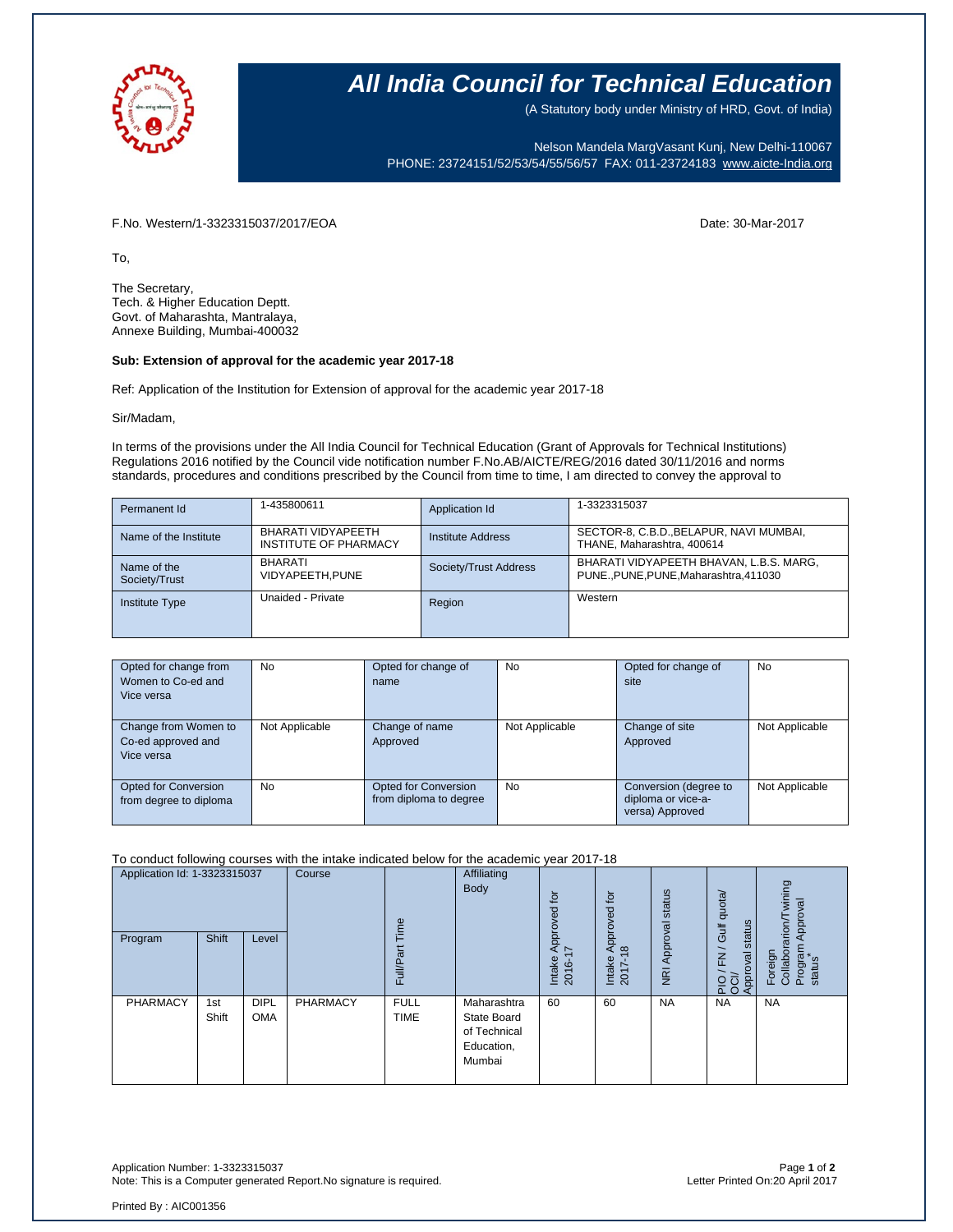

(A Statutory body under Ministry of HRD, Govt. of India)

Nelson Mandela MargVasant Kunj, New Delhi-110067 PHONE: 23724151/52/53/54/55/56/57 FAX: 011-23724183 [www.aicte-India.org](http://www.aicte-india.org/)

The above mentioned approval is subject to the condition that

BHARATI VIDYAPEETH INSTITUTE OF PHARMACY

shall follow and adhere to the Regulations, quidelines and directions issued by AICTE from time to time and the undertaking / affidavit given by the institution along with the application submitted by the institution on portal.

In case of any differences in content in this Computer generated Extension of Approval Letter, the content/information as approved by the Executive Council / General Council as available on the record of AICTE shall be final and binding.

Strict compliance of Anti-Ragging Regulation:- Approval is subject to strict compliance of provisions made in AICTE Regulation notified vide F. No. 37-3/Legal/AICTE/2009 dated July 1, 2009 for Prevention and Prohibition of Ragging in Technical Institutions. In case Institution fails to take adequate steps to Prevent Ragging or fails to act in accordance with AICTE Regulation or fails to punish perpetrators or incidents of Ragging, it will be liable to take any action as defined under clause 9(4) of the said Regulation.

#### **Note: Validity of the course details may be verified at www.aicte-india.org**

 **Prof. A.P Mittal Member Secretary, AICTE**

Copy to:

- **1. The Regional Officer,** All India Council for Technical Education Industrial Assurance Building 2nd Floor, Nariman Road Mumbai - 400 020, Maharashtra
- **2. The Director Of Technical Education\*\*,** Maharashtra
- **3. The Registrar\*\*,** Maharashtra State Board of Technical Education, Mumbai
- **4. The Principal / Director,** BHARATI VIDYAPEETH INSTITUTE OF PHARMACY SECTOR-8, C.B.D.,BELAPUR, NAVI MUMBAI,THANE, Maharashtra,400614
- **5. The Secretary / Chairman,** BHARATI VIDYAPEETH,PUNE BHARATI VIDYAPEETH BHAVAN, L.B.S. MARG, PUNE., PUNE,PUNE, Maharashtra,411030

#### **6. Guard File(AICTE)**

**Note: \*\* - Approval letter copy will not be communicated through post/email. However, provision is made in the portal for downloading Approval letter through Authorized login credentials allotted to concerned DTE/Registrar.**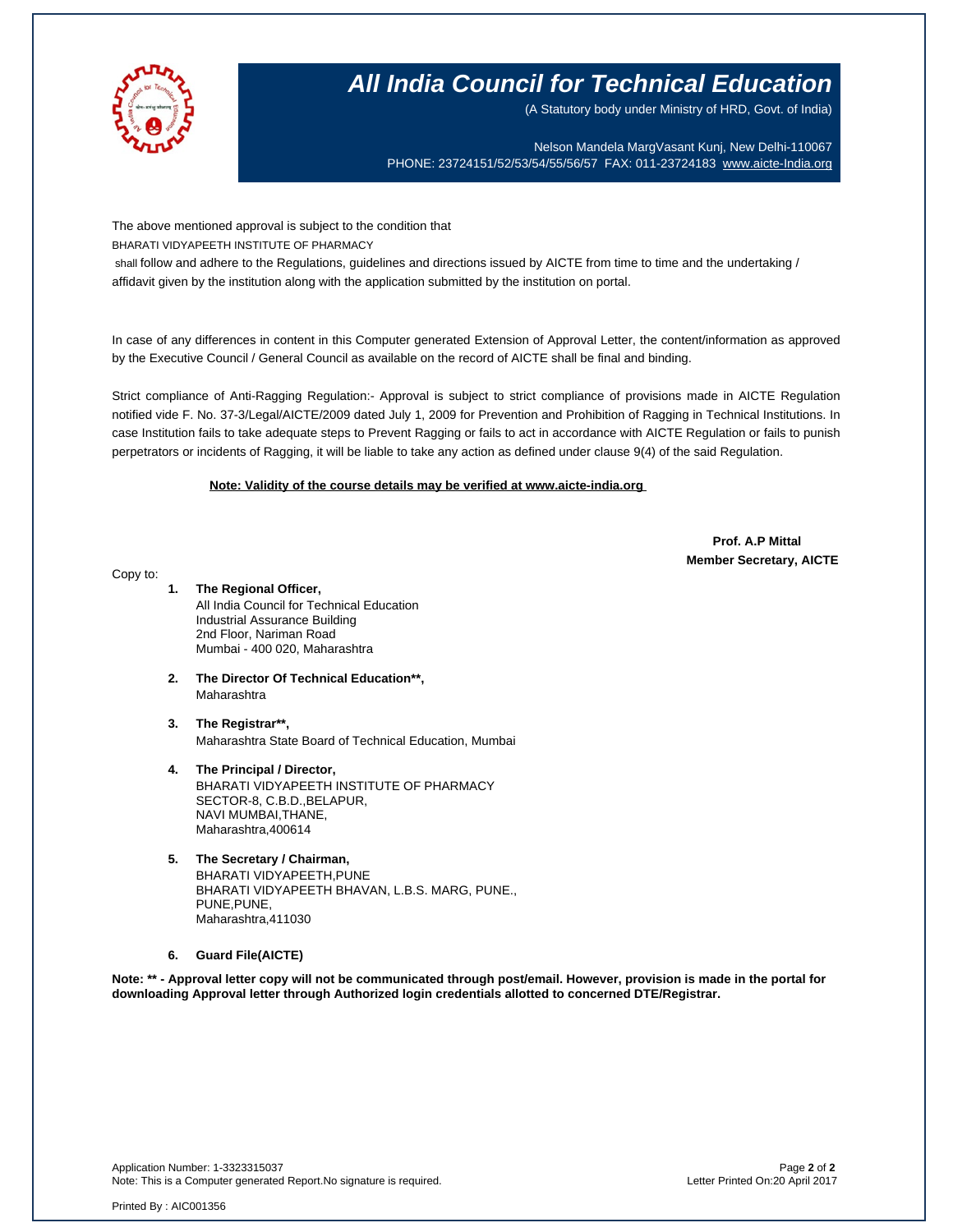**(A Statutory body under Ministry of HRD, Govt. of India)**

Nelson Mandela Marg,Vasant Kunj, New Delhi-110070 Website: [www.aicte-india.org](http://www.aicte-india.org)

# **APPROVAL PROCESS 2019-20**

**Extension of Approval (EoA)**

F.No. Western/1-4259476001/2019/EOA Date: 10-Apr-2019

To,

The Secretary, Tech. & Higher Education Deptt. Govt. of Maharashta, Mantralaya, Annexe Building, Mumbai-400032

#### **Sub: Extension of Approval for the Academic Year 2019-20**

Ref: Application of the Institution for Extension of approval for the Academic Year 2019-20

Sir/Madam,

In terms of the provisions under the All India Council for Technical Education (Grant of Approvals for Technical Institutions) Regulations 2018 notified by the Council vide notification number F.No.AB/AICTE/REG/2018 dated 31/12/2018 and norms standards, procedures and conditions prescribed by the Council from time to time, I am directed to convey the approval to

| <b>Permanent Id</b>      | 1-435800611                                                              | <b>Application Id</b>        | 1-4259476001                                                                                    |
|--------------------------|--------------------------------------------------------------------------|------------------------------|-------------------------------------------------------------------------------------------------|
| Name of the Institute    | <b>BHARATI VIDYAPEETH INSTITUTE</b><br><b>OF PHARMACY</b>                | Name of the Society/Trust    | <b>BHARATI VIDYAPEETH, PUNE</b>                                                                 |
| <b>Institute Address</b> | SECTOR-8, C.B.D., BELAPUR, NAVI<br>MUMBAI, THANE, Maharashtra,<br>400614 | <b>Society/Trust Address</b> | <b>BHARATI VIDYAPEETH BHAVAN,</b><br>L.B.S. MARG.<br>PUNE., PUNE, PUNE, Maharashtra, 41<br>1030 |
| <b>Institute Type</b>    | <b>Unaided - Private</b>                                                 | Region                       | Western                                                                                         |

| <b>Opted for Change from</b>       | <b>No</b> | <b>Change from Women to Co-Ed</b>     | <b>NA</b> |
|------------------------------------|-----------|---------------------------------------|-----------|
| Women to Co-Ed and vice            |           | and vice versa Approved or            |           |
| versa                              |           | <b>Not</b>                            |           |
| <b>Opted for Change of Name</b>    | <b>No</b> | <b>Change of Name Approved or</b>     | <b>NA</b> |
|                                    |           | <b>Not</b>                            |           |
| <b>Opted for Change of</b>         | <b>No</b> | <b>Change of Site/Location</b>        | <b>NA</b> |
| Site/Location                      |           | <b>Approved or Not</b>                |           |
| <b>Opted for Conversion from</b>   | <b>No</b> | <b>Conversion for Degree to</b>       | <b>NA</b> |
| Degree to Diploma or vice          |           | Diploma or vice versa                 |           |
| versa                              |           | <b>Approved or Not</b>                |           |
| <b>Opted for Organization Name</b> | <b>No</b> | <b>Change of Organization Name</b>    | <b>NA</b> |
| Change                             |           | <b>Approved or Not</b>                |           |
| <b>Opted for Merger of</b>         | <b>No</b> | <b>Merger of Institution Approved</b> | <b>NA</b> |
| <b>Institution</b>                 |           | or Not                                |           |
| Opted for Introduction of          | <b>No</b> | <b>Introduction of Program/Level</b>  | <b>NA</b> |
| <b>New Program/Level</b>           |           | <b>Approved or Not</b>                |           |

**To conduct following Courses with the Intake indicated below for the Academic Year 2019-20**

| ಕಾ<br>o.        | Shift | ᠊ᢛ<br>ڡ        | rse<br><b>Cour</b> | <b>FT/P</b> | 중<br>o<br>ē<br>ਣ ਦ                                               | <b>jo</b><br>g<br>٥<br>윤<br><b>Intake</b><br>2019-2 | ड़<br>Ö<br>윤<br>m<br><b>NRI</b><br>Stat | <b>Status</b><br>₹<br>O<br>∍<br>z<br>œ<br>O<br>п.<br>ą<br>$\circ$<br>g<br>ਛ ਛ-ਵ |
|-----------------|-------|----------------|--------------------|-------------|------------------------------------------------------------------|-----------------------------------------------------|-----------------------------------------|---------------------------------------------------------------------------------|
| <b>PHARMACY</b> | 1st   | <b>DIPLOMA</b> | <b>PHARMACY</b>    | <b>FT</b>   | Maharashtra State Board of<br><b>Technical Education, Mumbai</b> | 60                                                  | <b>NA</b>                               | <b>NA</b>                                                                       |

+FT –Full Time,PT-Part Time

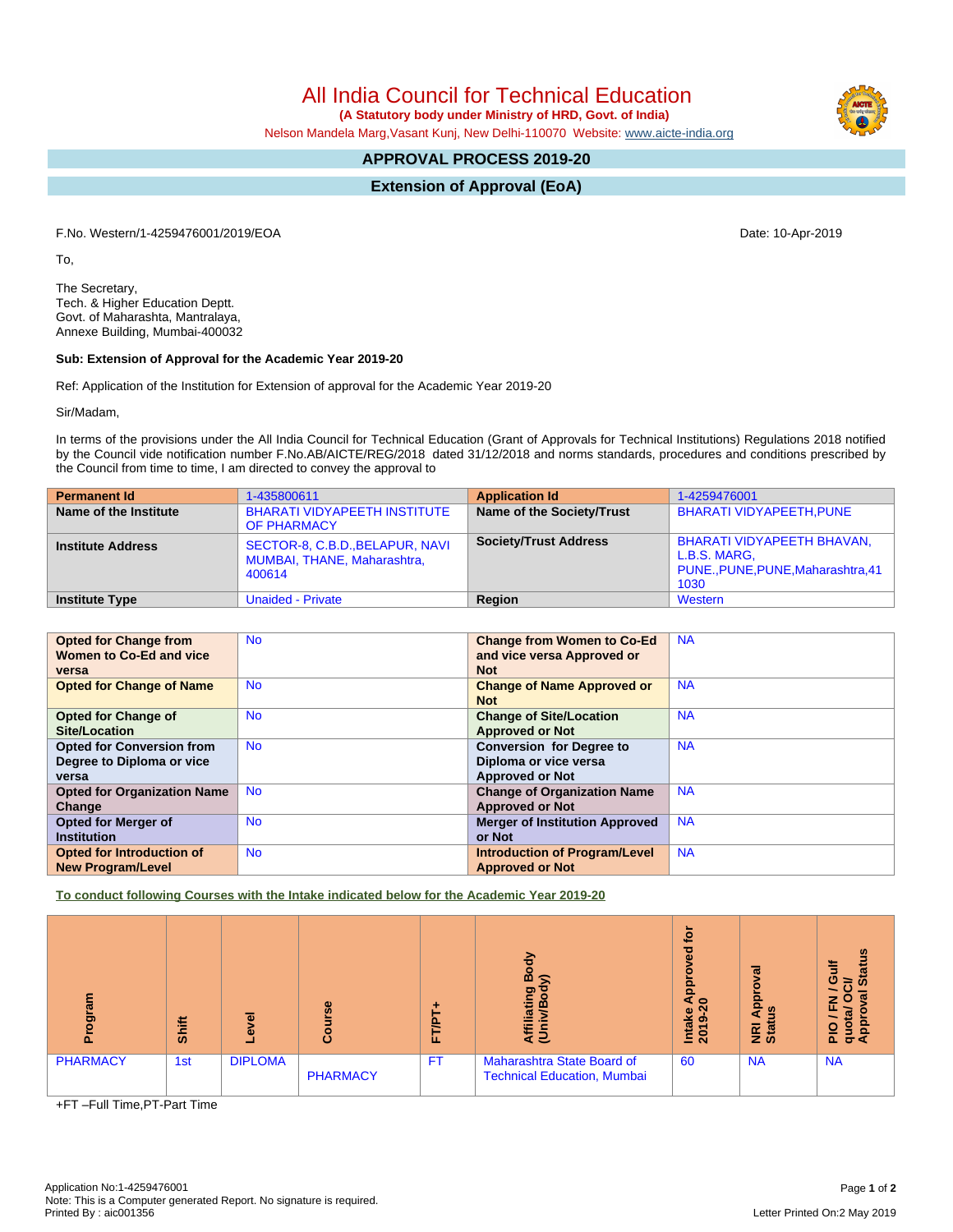In case of any differences in content in this Computer generated Extension of Approval Letter, the content/information as approved by the Executive Council / General Council as available on the record of AICTE shall be final and binding.

Strict compliance of Anti-Ragging Regulation: - Approval is subject to strict compliance of provisions made in AICTE Regulation notified vide F. No. 37- 3/Legal/AICTE/2009 dated July 1, 2009 for Prevention and Prohibition of Ragging in Technical Institutions. In case Institution fails to take adequate steps to Prevent Ragging or fails to act in accordance with AICTE Regulation or fails to punish perpetrators or incidents of Ragging, it will be liable to take any action as defined under clause 9(4) of the said Regulation.

#### **It is mandatory to comply all the essential requirements as given in APH 2019-20(appendix 6)**

NOTE: If the State Government / UT / DTE / DME has a reservation policy for admission in Technical Education Institutes and the same is applicable to Private & Self-financing Technical Institutions, then the State Government / UT/ DTE / DME shall ensure that 10 % of Reservation for EWS would be operational from the Academic year 2019-20 without affecting the percentage reservations of SC/ST/OBC/General . However, this would not be applicable in the case of Minority Institutions referred to the clause (1) of Article 30 of **Constitution of India.**

> **Prof. A.P Mittal Member Secretary, AICTE**

#### Copy to:

- **1. The Director Of Technical Education\*\*, Maharashtra**
- **2. The Registrar\*\*,** Maharashtra State Board Of Technical Education, Mumbai
- **3. The Principal / Director,** Bharati Vidyapeeth Institute Of Pharmacy Sector-8, C.B.D.,Belapur, Navi Mumbai,Thane, Maharashtra,400614

## **4. The Secretary / Chairman,**

Bharati Vidyapeeth,Pune Bharati Vidyapeeth Bhavan, L.B.S. Marg, Pune.. Pune, Pune, Maharashtra,411030

**5. The Regional Officer,**

All India Council for Technical Education Industrial Assurance Building 2nd Floor, Nariman Road Mumbai - 400 020, Maharashtra

**6. Guard File(AICTE)**

Note: Validity of the Course details may be verified at <http://www.aicte-india.org/>

**<sup>\*\*</sup>** Individual Approval letter copy will not be communicated through Post/Email. However, consolidated list of Approved Institutions(bulk) will be shared through official Email Address to the concerned Authorities mentioned above.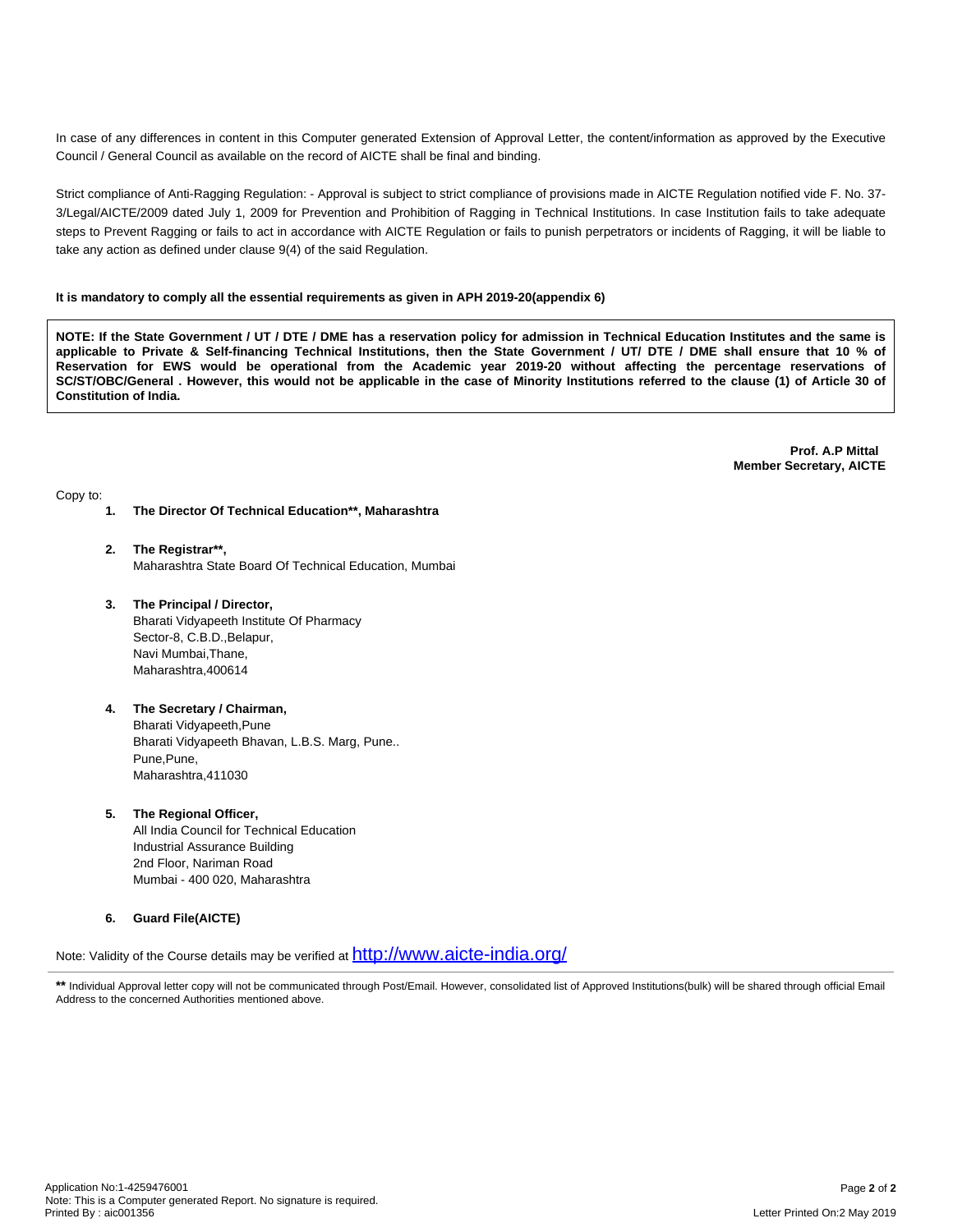**(A Statutory body under Ministry of HRD, Govt. of India)**

Nelson Mandela Marg,Vasant Kunj, New Delhi-110070 Website: [www.aicte-india.org](http://www.aicte-india.org)

#### **APPROVAL PROCESS 2020-21 -**

**Extension of Approval (EoA)**

F.No. Western/1-7014426395/2020/EOA Date: 09-Jun-2020

To,

The Secretary, Tech. & Higher Education Deptt. Govt. of Maharashta, Mantralaya, Annexe Building, Mumbai-400032

#### **Sub: Extension of Approval for the Academic Year 2020-21**

Ref: Application of the Institution for Extension of Approval for the Academic Year 2020-21

Sir/Madam,

In terms of the provisions under the All India Council for Technical Education (Grant of Approvals for Technical Institutions) Regulations 2020 notified by the Council vide notification number F.No. AB/AICTE/REG/2020 dated 4<sup>th</sup> February 2020 and norms standards, procedures and conditions prescribed by the Council from time to time, I am directed to convey the approval to

| <b>Permanent Id</b>      | 1-435800611                                                              | <b>Application Id</b>        | 1-7014426395                                                                   |
|--------------------------|--------------------------------------------------------------------------|------------------------------|--------------------------------------------------------------------------------|
| Name of the Institute    | <b>BHARATI VIDYAPEETH INSTITUTE</b><br>OF PHARMACY                       | Name of the Society/Trust    | <b>BHARATI VIDYAPEETH, PUNE</b>                                                |
| <b>Institute Address</b> | SECTOR-8, C.B.D., BELAPUR, NAVI<br>MUMBAI, THANE, Maharashtra,<br>400614 | <b>Society/Trust Address</b> | <b>BHARATI VIDYAPEETH BHAVAN,</b><br>L.B.S. MARG.<br>PUNE., PUNE, PUNE, 411030 |
| <b>Institute Type</b>    | <b>Private-Self Financing</b>                                            | Region                       | Western                                                                        |

### **To conduct following Courses with the Intake indicated below for the Academic Year 2020-21**

| Program         | Level          | <b>Course</b>   | <b>Affiliating Body</b><br>(University)<br>/Body)                             | <b>Intake</b><br><b>Approved</b><br>for 2019-20 | <b>Intake</b><br><b>Approved</b><br>for 2020-21 | <b>NRI</b><br>Approval<br><b>Status</b> | PIO/FN/<br>Gulf quota/<br><b>OCI</b><br><b>Approval</b><br><b>Status</b> |
|-----------------|----------------|-----------------|-------------------------------------------------------------------------------|-------------------------------------------------|-------------------------------------------------|-----------------------------------------|--------------------------------------------------------------------------|
| <b>PHARMACY</b> | <b>DIPLOMA</b> | <b>PHARMACY</b> | <b>Maharashtra State</b><br><b>Board of Technical</b><br>Education,<br>Mumbai | 60                                              | -60                                             | <b>NA</b>                               | <b>NA</b>                                                                |

# **It is mandatory to comply with all the essential requirements as given in APH 2020-21 (Appendix 6)**